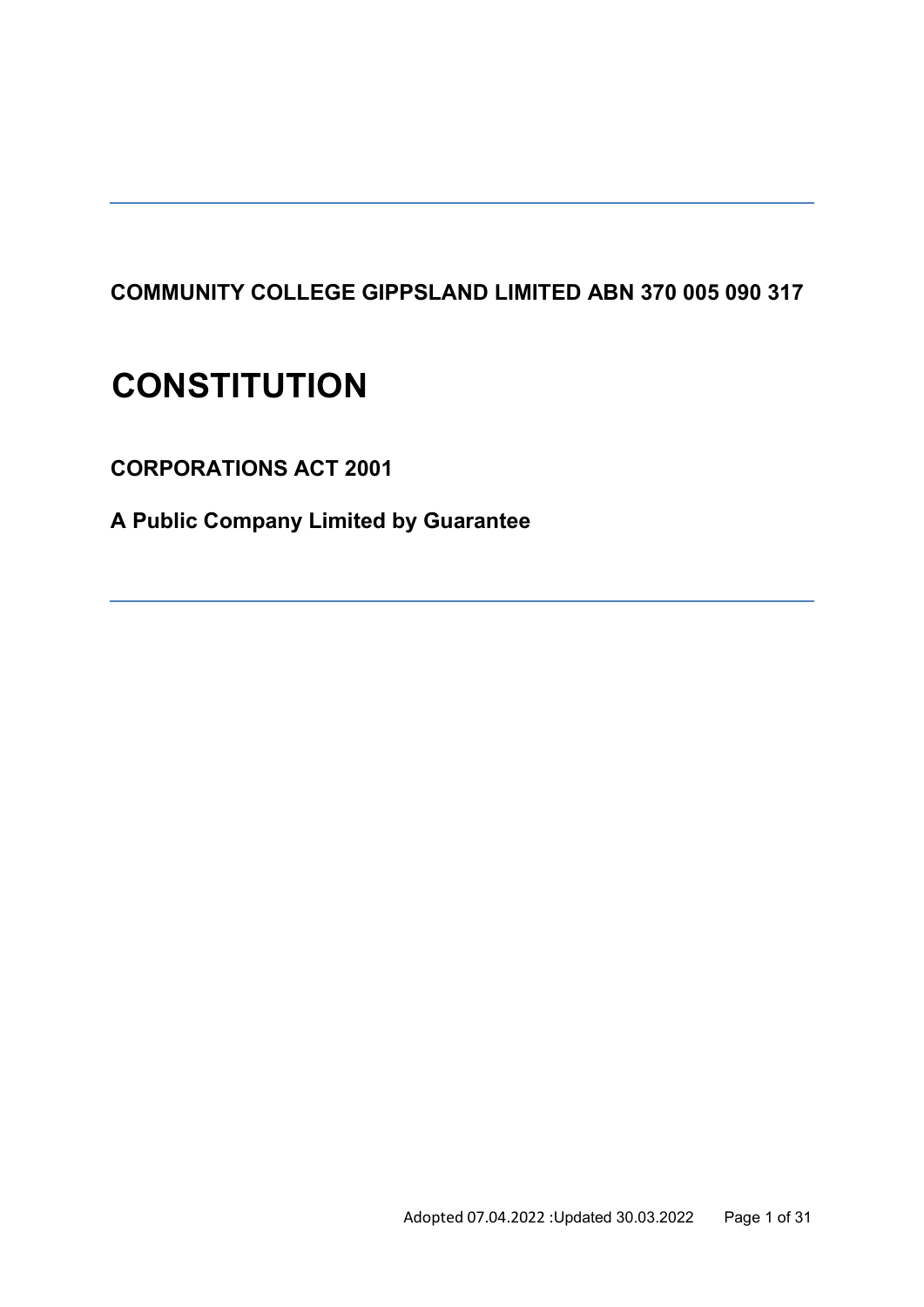# **Contents**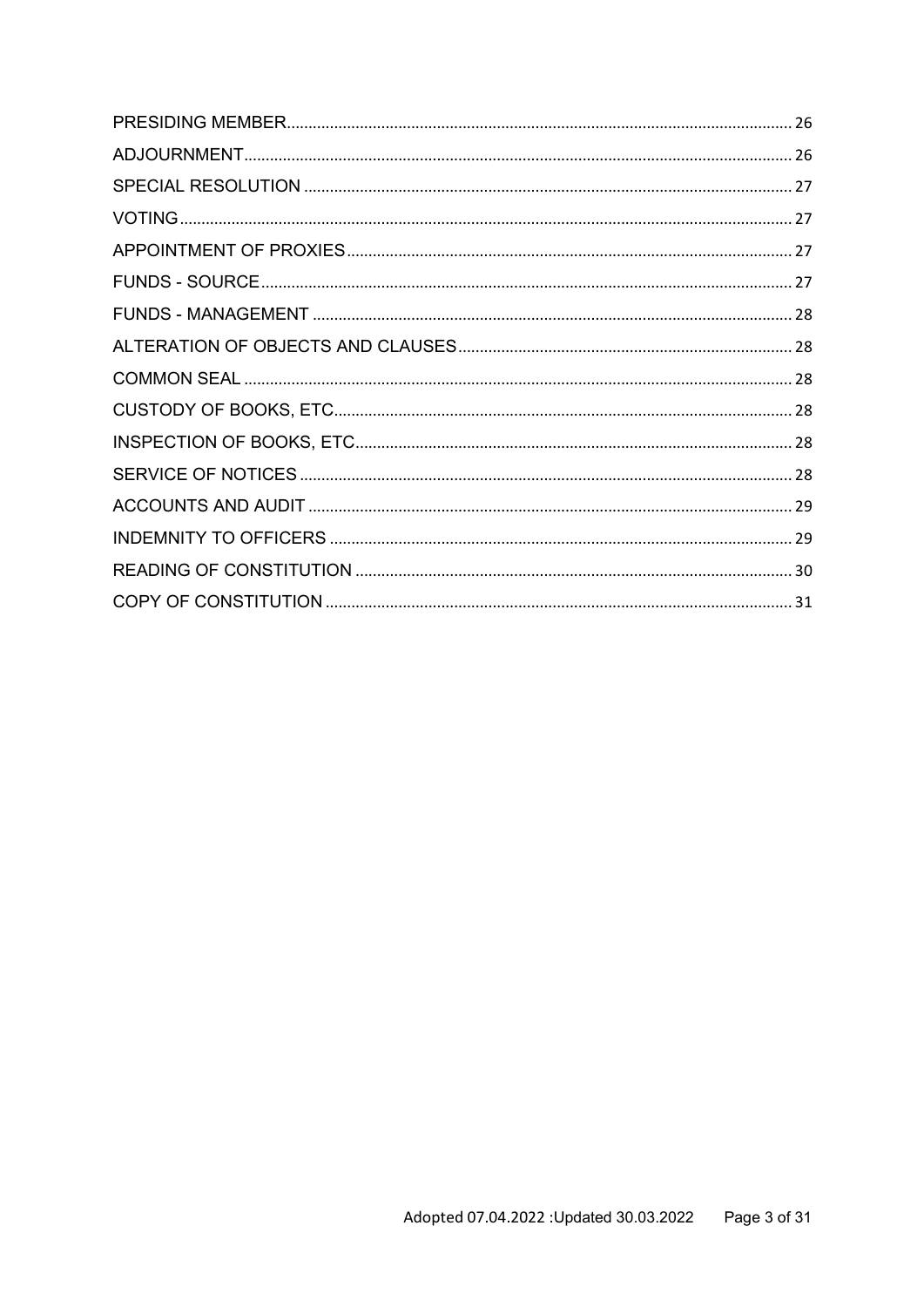### <span id="page-3-0"></span>**NAME**

1. The name of the company is 'Community College Gippsland Limited'.

## <span id="page-3-1"></span>**DEFINITIONS**

2. In this Constitution, the following words and expressions have the meanings indicated unless the context requires otherwise:

'**ACNC Act**" means the *Australian Charities and Not-for-profits Commission Act 2012* (Cth)

'**Board**' collectively means the Directors of the Company.

'**Community College Activities**' means a range of education, training and consulting services connected with skills based adult education or such services as determined by the Company.

'**College**' means Community College Gippsland.

'**Constitution**' means the Constitution of the Company.

'**Director**' means a member of the Board.

**Government Agency** means any government or any governmental, semigovernmental or administrative department, entity, agency, authority, commission, corporation or body (including those constituted or formed under any statute) where the department, entity, agency, authority, commission, corporation or body is subject to the control or direction of the Commonwealth of Australia, a State or Territory of Australia, or a local government established by a State or Territory of Australia.

**'Life Member'** means a person who is recognised for their contribution to the organisation and awarded the honour of life membership.

'**Grant**' means a financial assistance arrangement or contribution, whether as capital or otherwise, provided by a State, the Commonwealth, a Government Agency, a private corporation or others, for a specific purpose and period, either by a progress payment or lump sum.

'**In writing'** and 'written' include any mode of representing or reproducing words, figures, drawings or symbols in a visible form.

'**Member**' means a person who is a member of the Company pursuant to Section 231 of the Act.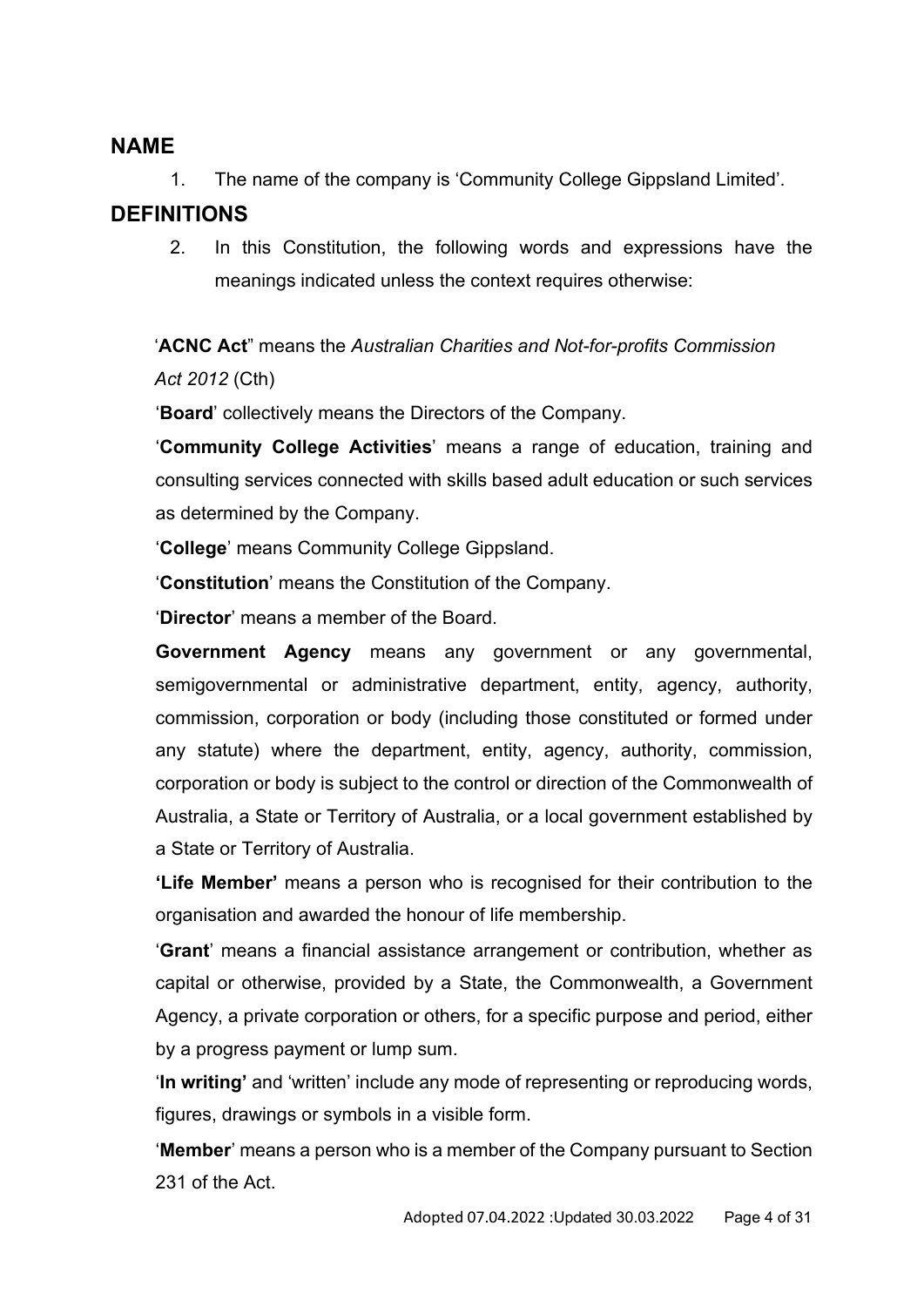'**Membership year**' means the period or periods for the preceding Annual General Meeting to the proceeding Annual General Meeting for each year. '**Month**' means calendar month.

'**Officer**' means an officer as defined in Section 9 of the Act, and includes all Board Directors and the Secretary.

'**Principal Purpose**' means a purpose that is consistent with those objects of the Company as outlined specifically in clause 9(i), (ii), (iii) and (iv).

'**Secretary**' means the secretary of the Company whose duties are described in this document.

'**Special Resolution**' has the same meaning as described in Section 9 of the Act.

'**Special General Meeting**' means a general meeting of the Company other than an Annual General Meeting.

'**the Act**' means the Corporations Act 2001 (Commonwealth).

'**the Company**' means Community College Gippsland Ltd ACN 005 090 317.

'**the Office**' means the registered office for the time being of the Company.

'**the Regulations**' means the Corporations Regulations 2001 (Commonwealth). '**Rules**' means rules or regulations or policies or procedures as developed and approved by the Board to support the governance, management and operation of the Company in addition to the Regulations.

3. Words importing the singular number include the plural and vice versa, and words importing the masculine gender include the feminine gender and vice versa.

## <span id="page-4-0"></span>**INTERPRETATION**

4. A decision of the Board on the construction or interpretation of this Constitution, or on any Rules of the Company made pursuant to this Constitution or on any matter arising therefrom, will (unless manifestly incorrect) be conclusive and binding on all Members, subject to such construction or interpretation being varied or revised by the Members in general meeting.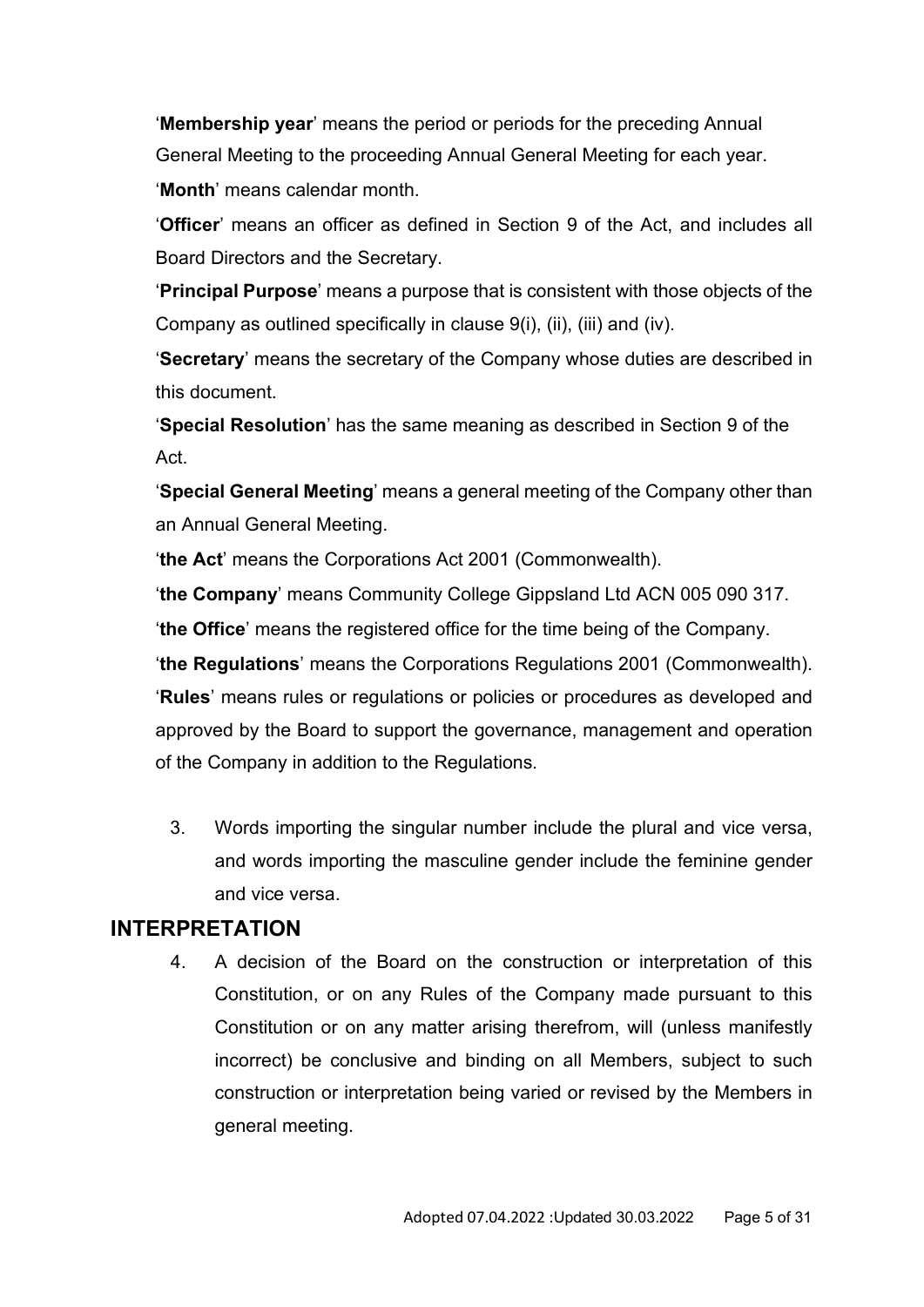5. The "**Replaceable Rules**" which are contained in the Act are hereby excluded and will not apply to the Company except in so far as they are repeated or contained in this Constitution.

## <span id="page-5-0"></span>**NATURE OF THE COMPANY**

- 6. The Company is an Australian Public Company Limited by Guarantee and does not have a share capital.
- 7. The Company is a community based provider of educational and further learning activities structured as a "not for profit" enterprise, including as a registered training organisation, secondary school provider and educational provider for the benefit of its stakeholders including its students, staff, Members and its communities.
- 8. The Company is established for the objects set out in this Constitution.

## <span id="page-5-1"></span>**OBJECTS**

- 9. The Object of the Company is to enhance social inclusion, relief of poverty and distress through education and learning by:
	- i. initiating, promoting and improving educational and learning standards in the region;
	- ii. providing other learning activities to meet educational needs and interests of young people and adults in local communities. iii. improving the quality and availability of knowledge;
	- iv. working in co-operation with appropriate organisations in developing educational and learning programmes and other activities as deemed necessary;
	- v. collaborating and cooperating with government and nongovernment organisations to form commercial or strategic alliances in pursuit of the charitable Objects;
	- vi. establishing, promoting, operating and maintaining any trusts or funds which may seem directly or indirectly conducive to the college's charitable Objects;
	- vii. raising money from the public at large by all lawful means, to solicit and accept donations of money and of property and to conduct public fundraising activities in pursuit of the college's charitable Objects; and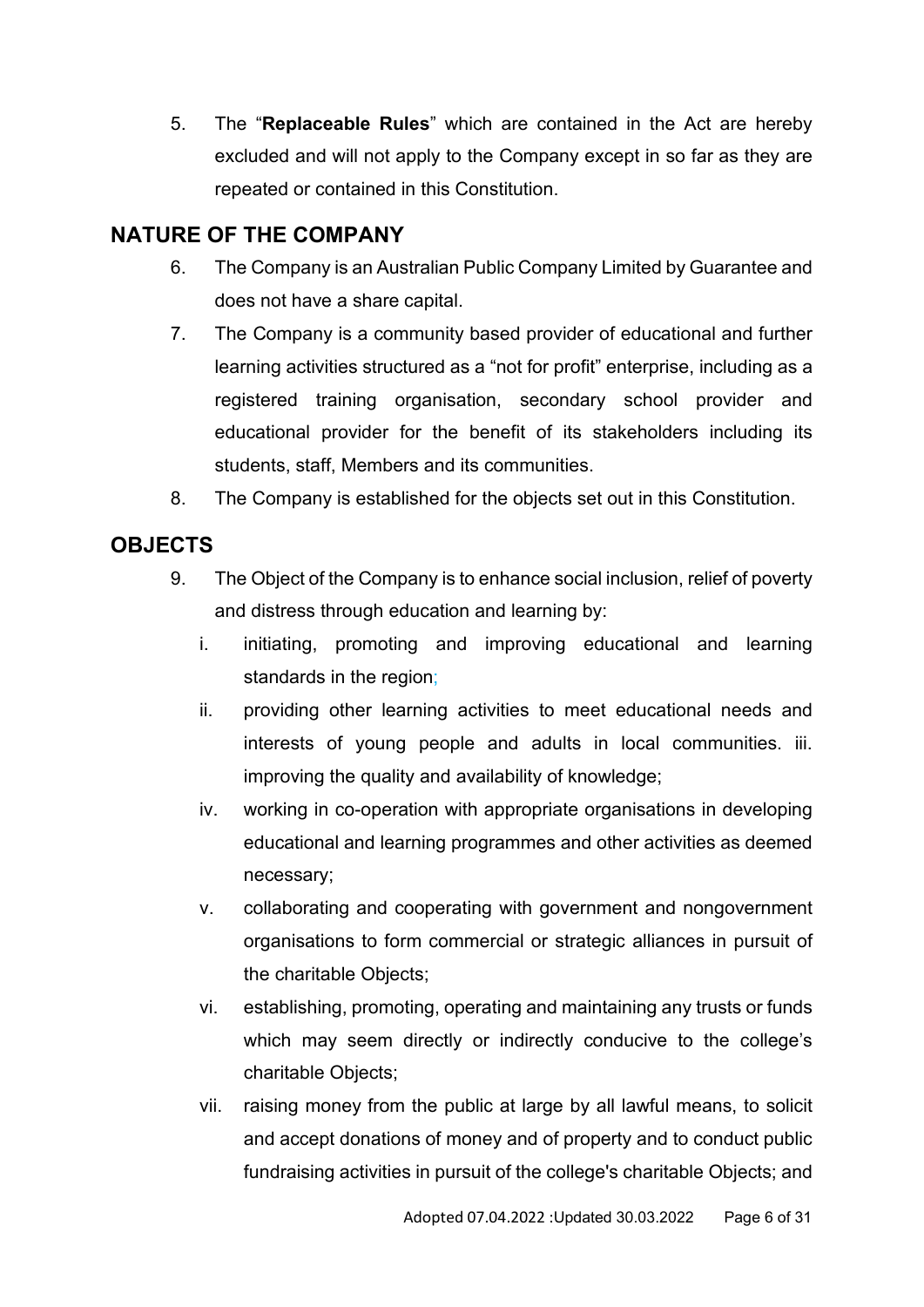viii. doing all such other things as the Board deems desirable to enhance these objectives,

(collectively known as the "Objects").

- 10. The meaning and effect of any Object will not be restricted by any other Object and that each Object will be construed and have effect as an independent aim.
- 11. The Company has all the powers given to it at law but does not have the power to issue shares.
- 12. The income and property of the Company, however derived, will be applied solely towards the promotion of the Objects of the Company as described in this Constitution and no amount will be paid or distributed among the Members, provided that nothing herein may prevent the payment in good faith of any honorarium or remuneration to any officers or employees of the Company or any Member of the Company or other person in return for any services actually rendered to the Company, or payment of out-of-pocket expenses to any officer, employee or Member which have been incurred in the course of carrying out duties or responsibilities in relation to the Company, or reasonable and proper rent for premises demised or let to the Company by any Member of the Company or any other payment to a Member which is permitted or which is not prohibited by the Act.
- 13. Subject to Clause 12, the allocation, distribution, expenditure or appropriation of any Grant (including any interest accrued in respect of that Grant) must be made in accordance with the terms and conditions that attach to that Grant (including any policies and procedures specified in legislation, program guidelines and other conditions) issued or prescribed or otherwise imposed by the relevant Government Agency, as applicable, for relevant projects.

## <span id="page-6-0"></span>**WINDING UP**

- 14. The liability of the Members of the Company is limited.
- 15. If the Company is wound up, the Members each undertake to contribute an amount not exceeding \$10 to the property of the Company, to be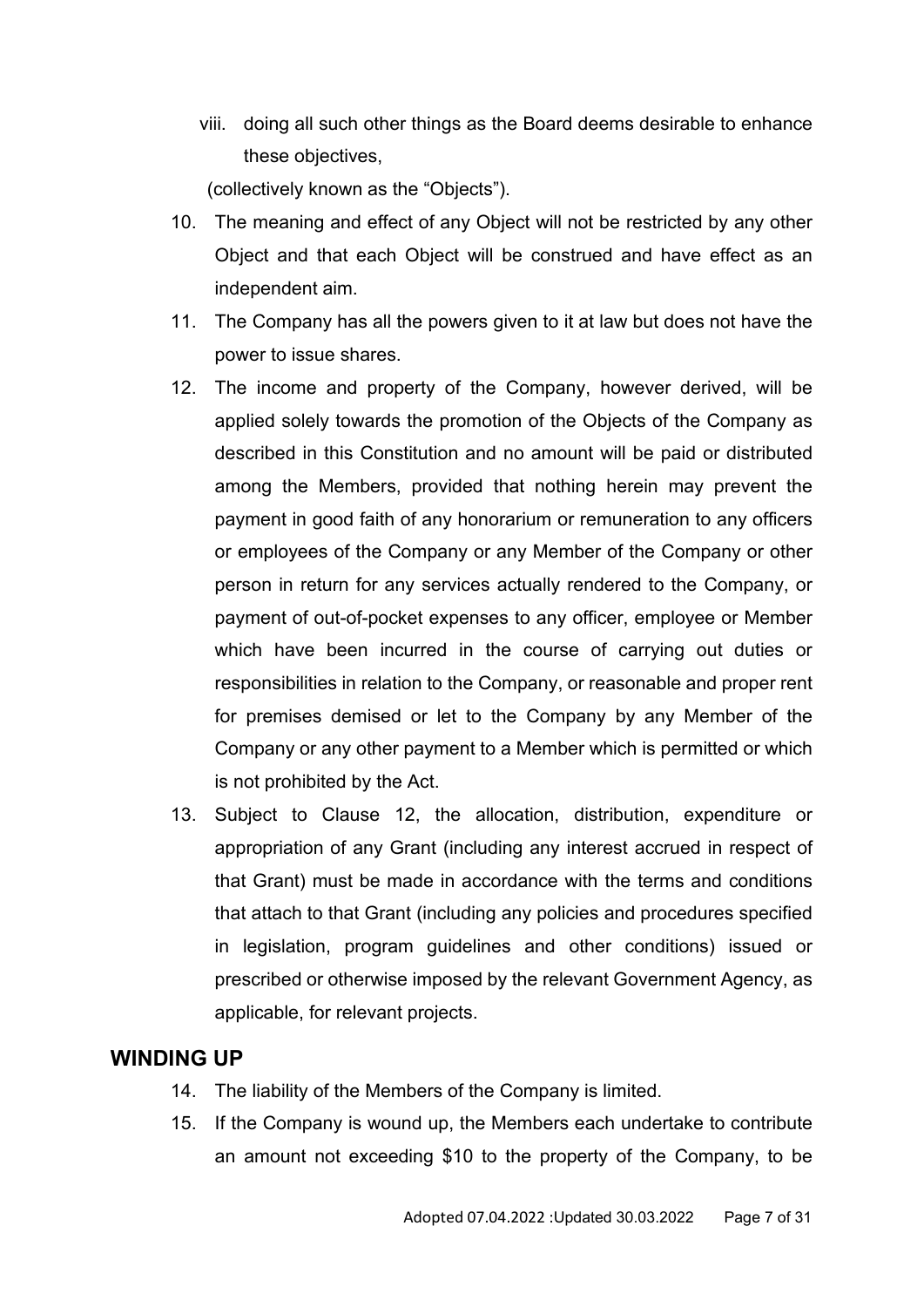applied towards the payment of debts and liabilities of the Company and the payment of the costs, charges and expenses of the winding up.

- 16. Upon the winding up of the Company, any surplus remaining after the satisfaction of all its debts and liabilities will be dealt with as follows:
	- i. where the surplus comprises of Grants (including any interest accrued in respect of Grants), such surplus is to be given, transferred or otherwise applied in accordance with the conditions attaching to the Grant; and
	- ii. in any other case, the surplus (including all assets held within the Gift Fund, pursuant to clause 19) must be given or transferred to an institution, body, entity or organisation with similar objects to the Company which is not carried on for the profit or gain of its individual members, that is or are deductible gift recipients within the meaning of the ITAA97 and whose governing documents prohibit the distribution of its income and property among its members to an extent at least as great as is imposed on the Company under this Clause 16, such institution, body, entity or organisation to be determined by the Members at or before the winding up and in default, by application to the Supreme Court of Victoria for determination

## <span id="page-7-0"></span>**GIFT FUND REQUIREMENTS**

- 17. The Company to maintain a Gift Fund.
- 18. To the extent required by law, the Company must maintain a Gift Fund in accordance with Clause 19.
- 19. The following Rules apply to any Gift Fund established and maintained by the Company:
	- i. The Gift Fund must have a name.
	- ii. The Company must maintain sufficient documents to provide evidence of the Gift Fund's purpose and operations.
	- iii. The Company must maintain a separate bank account for the Gift Fund.
	- iv. The following must be credited to the Gift Fund: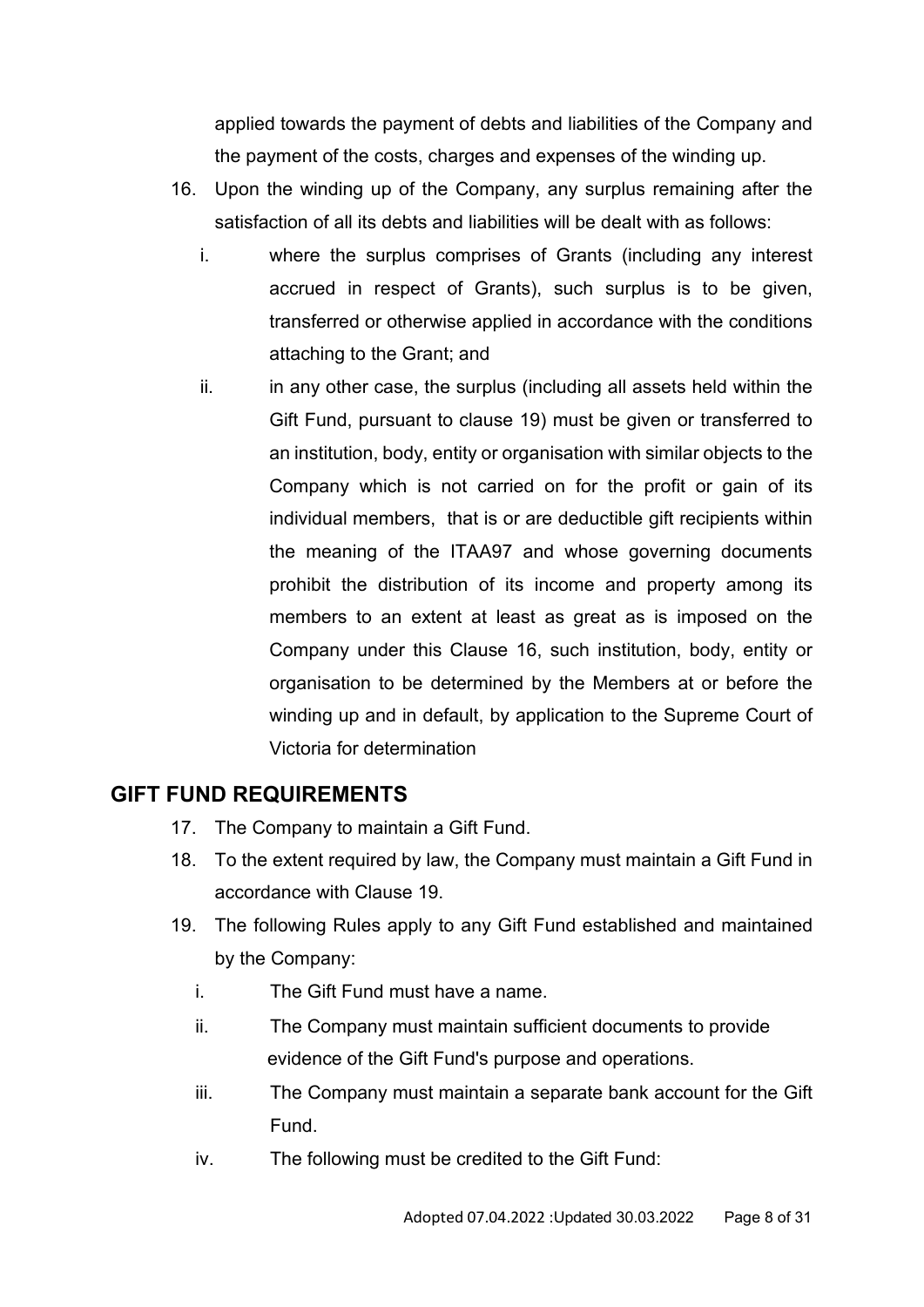(a) All gifts of money or property to the Company for the Principal Purpose; and

(b) All money or property received by the Company because of those gifts.

- v. No other money or property may be credited to the Gift Fund.
- vi. The Company must use any gifts, money or property of the kind referred to in Clause 19, item iv only for the Principal Purpose.

#### <span id="page-8-0"></span>**MEMBERSHIP**

- 20. The Company must have at least one Member.
- 21. The Board may set a limit on the maximum number of Members and vary such limits as it sees fit.
- 22. A person is qualified to be a Member of the Company if, and only if:
- i. the person was, at the date of the passing of the Special Resolution adopting this Constitution, a Member of the Company; or
- ii. the person is a natural person who:
	- a. pays the Membership fee prescribed at each Annual General Meeting; and
	- b. has been approved for Membership of the Company by the Board; and.
	- c. is not a staff member of the Company nor has been over the preceding 12 months.
	- 23. The Secretary will, on payment by the Member of the Membership fee, enter such person's name in the register of Members and, upon the name being so entered, the individual becomes a Member of the Company.
	- 24. The Board has power to make Rules regulating all matters in connection with the acceptance of a Member not otherwise provided for in this Constitution.
	- 25. The Board has the power to elect Life Members for meritorious service to the Company over an extended period of time. Life Members may be excused from paying annual fees.
	- 26. Any Member so elected is deemed to have agreed to be bound by this Constitution and the Rules from time to time in force.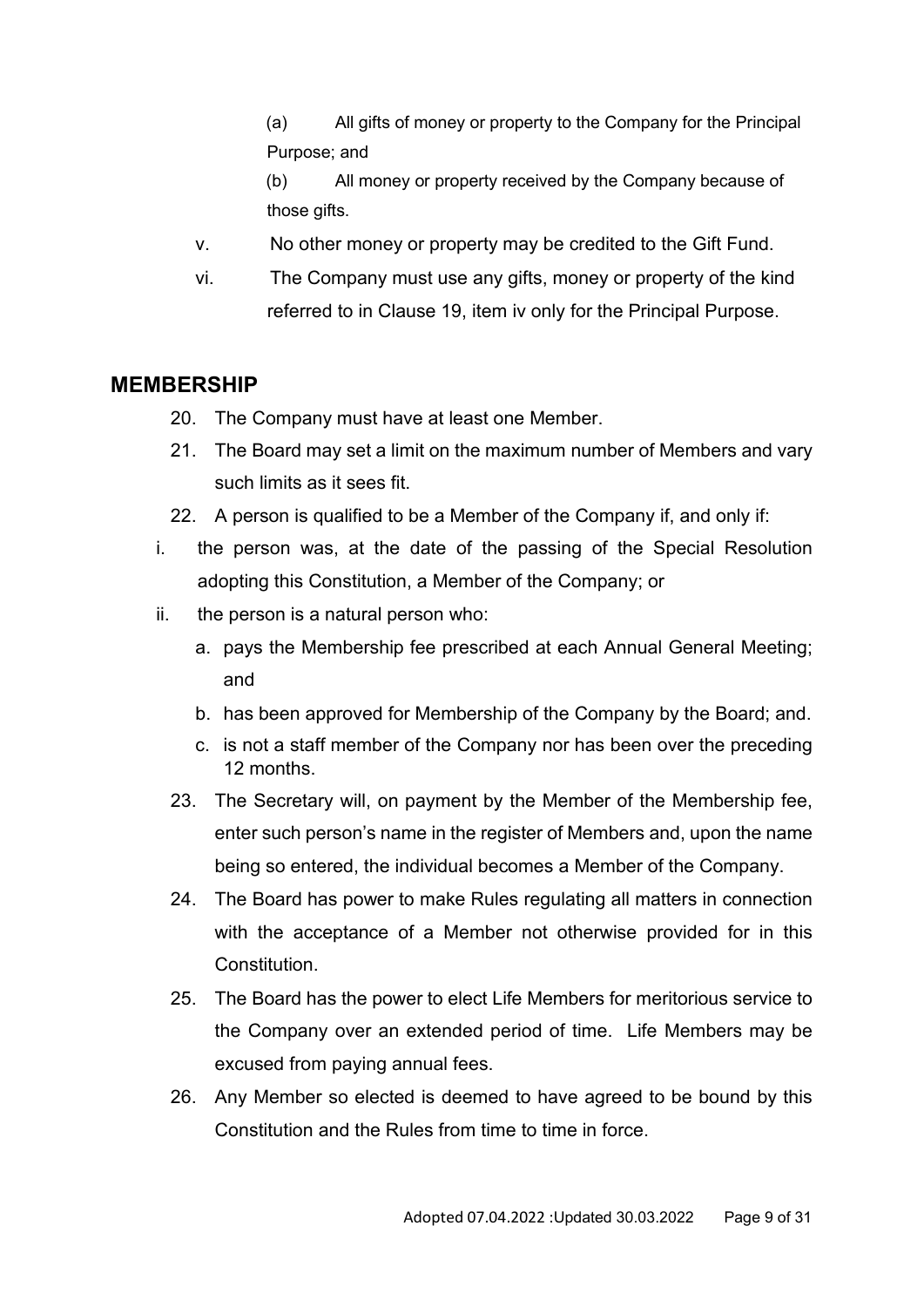## <span id="page-9-0"></span>**RIGHTS OF MEMBERS**

- 27. Members (except for Life Members) will be eligible to nominate, stand for, and vote at the election of the Board, and will be eligible to attend and to vote at general meetings on all resolutions including Special Resolutions.
- 28. Life Members will have all the entitlements of Members except for the ability to (and eligibility to) vote at the election of the Board and any general meetings, including all general and special resolutions.
- 29. Each Member who is eligible to vote will have one vote.

### <span id="page-9-1"></span>**CESSATION OF MEMBERSHIP**

- 30. A person ceases to be a Member if the person:
- i. fails to renew their Membership;
- ii. dies;
- iii. resigns that Membership; or
- iv. is expelled from the Company.

#### <span id="page-9-2"></span>**MEMBERSHIP ENTITLEMENTS NOT TRANSFERABLE**

- 31. A right, privilege or obligation which a person has by reason of being a Member:
- i. is not capable of being transferred or transmitted to another person; and
- ii. terminates upon cessation of the person's Membership.

### <span id="page-9-3"></span>**RESIGNATION OF MEMBERSHIP**

- 32. A Member is not entitled to resign that membership except in accordance with this Section.
- 33. A Member who has paid all amounts payable to the Company may resign from the Company by first giving notice (being not less than 1 month or not less than such other period as the Board may determine) in writing to the Secretary of the Member's intention to resign and, upon the expiration of the period of notice, the Member will cease to be a Member.
- 34. Where a Member ceases to be a Member pursuant to Clause 32, and in every other case where a Member ceases to hold membership, the Secretary will make an appropriate entry in the register of Members recording the date on which the Member ceased Membership.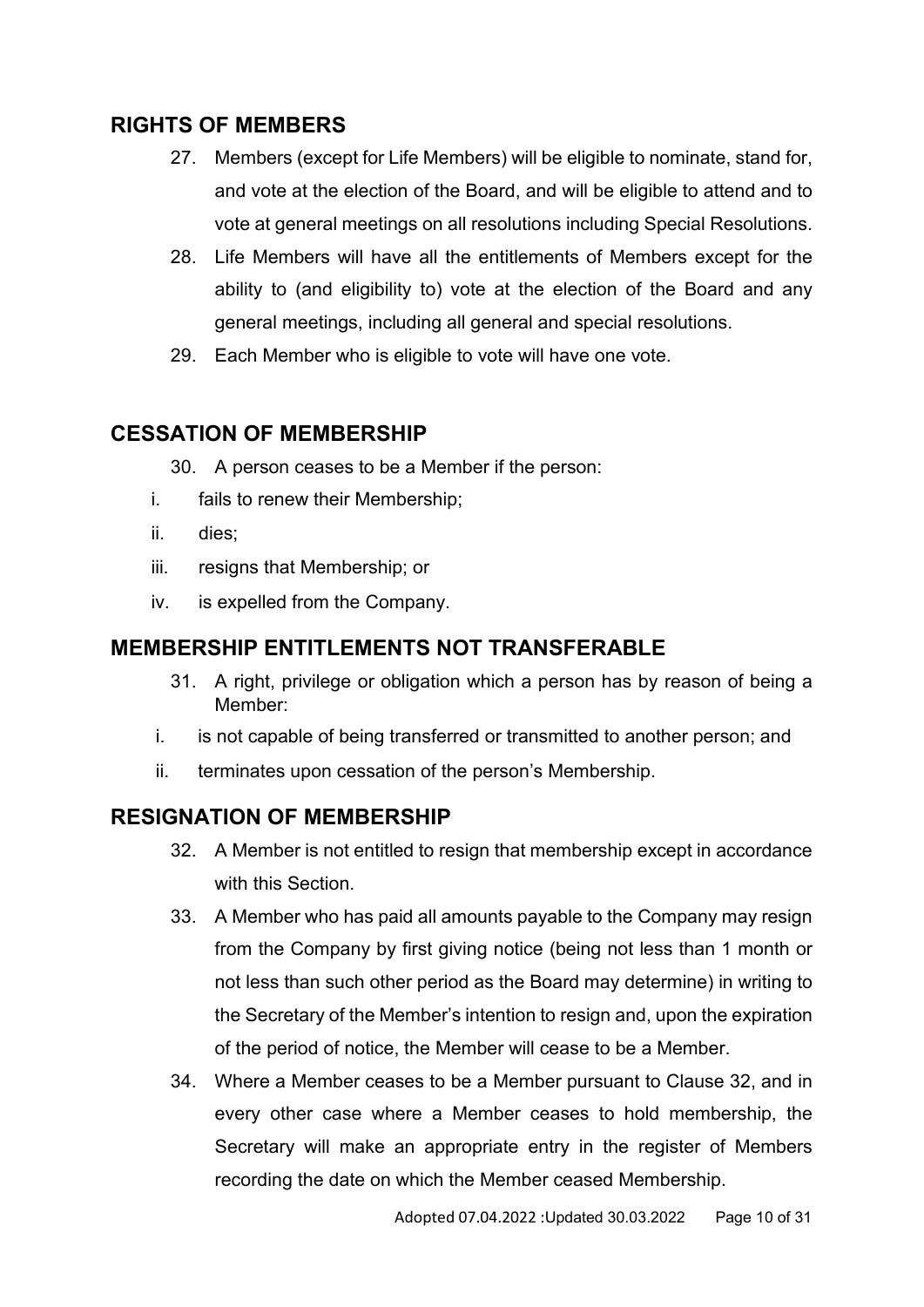35. Every person ceasing to be a Member will upon and by reason of such cessation of Membership forfeit all rights as a Member provided that such person will remain liable for any subscription and all arrears thereof due and unpaid at the date of cessation of that person's Membership of the Company and any other money due by that person at the date of cessation of that person's Membership of the Company or for which that person is or may become liable under this Constitution.

## <span id="page-10-0"></span>**REGISTER OF MEMBERS**

- 36. The Secretary of the Company will establish and maintain a register of Members of the Company specifying the name and address of each person who is a Member of the Company together with the date on which the person became a Member.
- 37. The register of Members will be kept at the principal place of administration of the Company and will be open for inspection, free of charge, by any Member of the Company at any reasonable hour.
- 38. A Member must advise the Secretary in writing of any change to his address.

## <span id="page-10-1"></span>**ENTRANCE FEES, SUBSCRIPTIONS AND LEVIES**

- 39. Member's subscriptions will be paid annually. The time and manner of payment thereof and all other matters relating thereto not especially provided for by this Constitution will be as prescribed by the Board.
- 40. The entrance fees and subscriptions and levies, charges and other amounts payable by Members will be such as the Board may prescribe.
- 41. If the entrance fee and/or subscription or any part thereof, or any other money or part thereof, of any Member is not paid within a period of one month from the date upon which it falls due for payment, the defaulting Member may from that date be barred from all privileges of membership and the person's name will be removed from the register of Members of the Company.
- 42. The Board will have power to make charges and levies on Members for general or special purposes.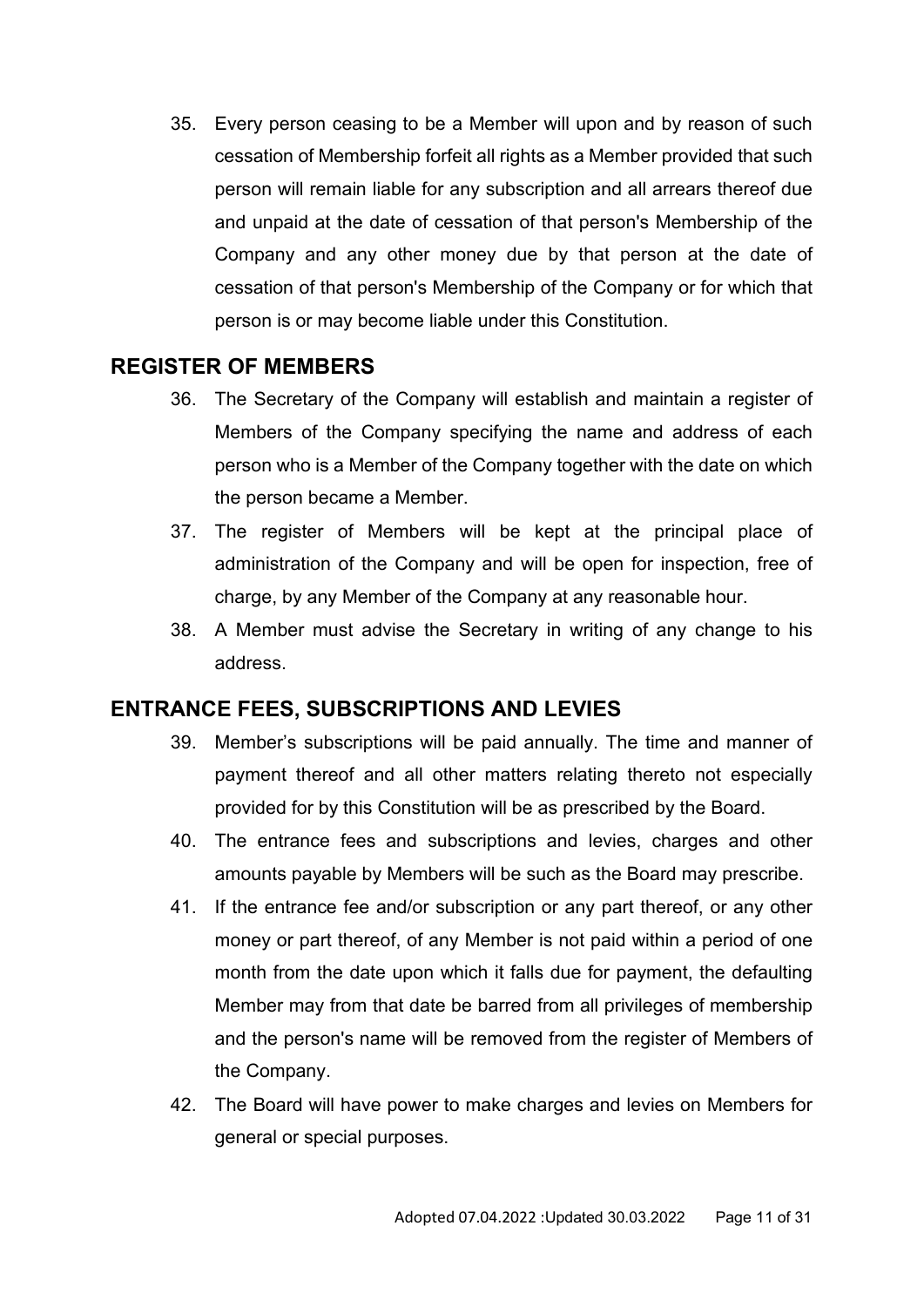## <span id="page-11-0"></span>**DISCIPLINARY PROCEEDINGS**

- 43. Where the Board is of the opinion that a Member of the Company:
- i. has persistently refused or neglected to comply with a provision of this Constitution; or
- ii. has wilfully acted in a manner prejudicial to the interests of the Company, the Board may, by resolution:
	- a) expel the Member from the Company; or
	- b) suspend the Member from Membership of the Company for a specified period
	- 44. A resolution of the Board under Clause 46 is of no effect unless the Board, at a meeting held not earlier than 14 days and not later than 28 days after service on the Member of a notice under clause 39, confirms the resolution in accordance with this Clause.
	- 45. Where the Board passes a resolution under Clause 46, the Secretary will, as soon as practicable, cause a notice in writing to be served on the Member:
- i. setting out the resolution of the Board and the grounds on which it is based;
- ii. stating that the Member may address the Board at a meeting to be held not earlier than 14 days and not later than 28 days after service of the notice; stating the date, place and time of that meeting; and informing the Member that the Member may do either or both of the following:
	- a. attend and speak at that meeting; and/or
	- b. submit to the Board at or prior to the date of that meeting written representations.
	- 46. At a meeting of the Board held as referred to in this Clause 46, the Board will:
- i. provide the Member an opportunity to make oral representations;
- ii. give due consideration to any written representations submitted to the Board by the Member at or prior to the meeting; and
- iii. iii. by resolution determine whether to confirm or to revoke the resolution.
	- 47. Where the Board confirms a resolution under Clause 46, the Secretary will, within 7 days after that confirmation, by notice in writing inform the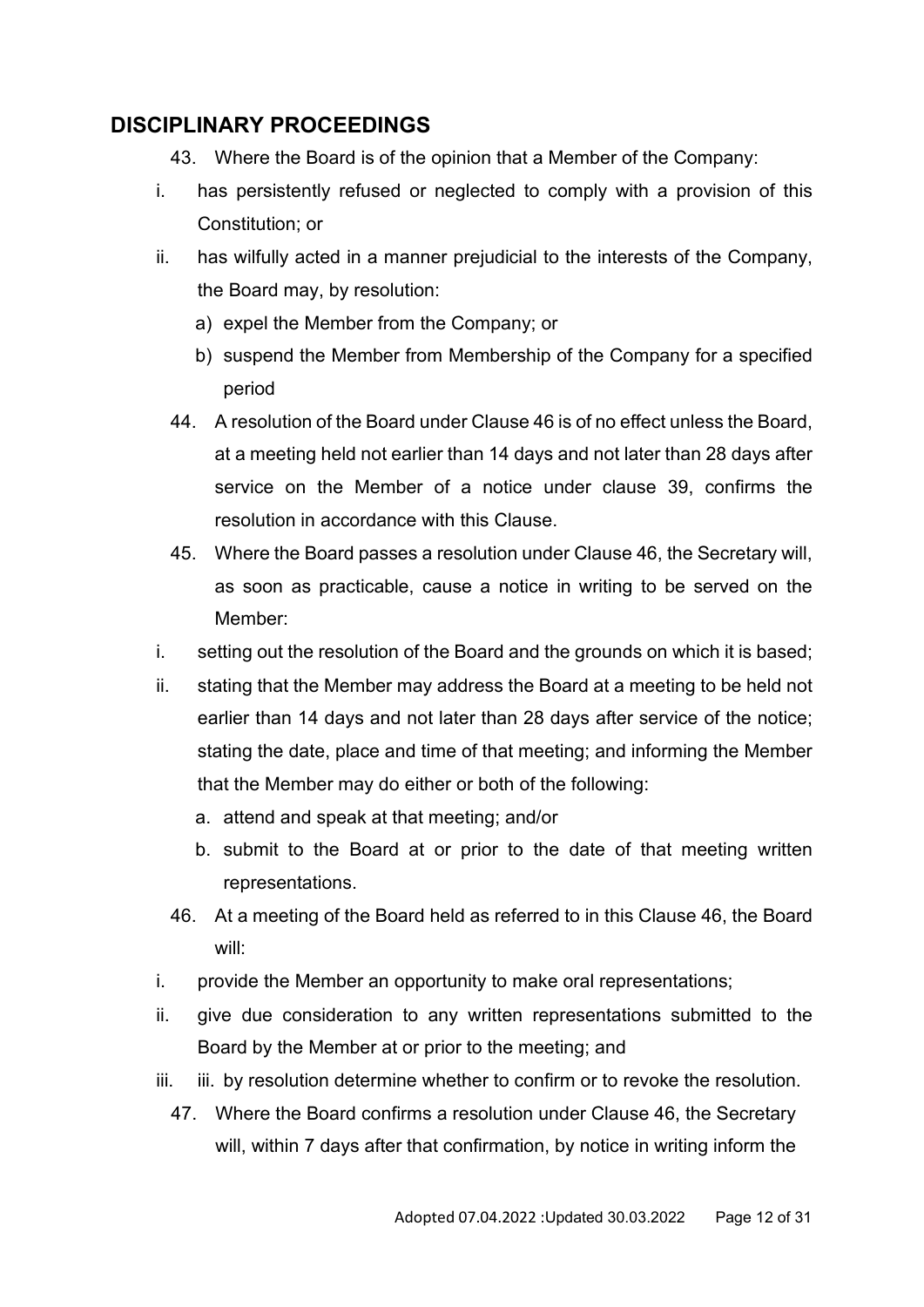Member of such fact and of the Member's right of appeal under Clause 48.

- 48. A resolution passed by the Board pursuant to this Section does not take effect:
- i. until the expiration of the period within which the Member is entitled to appeal against the resolution where the Member does not exercise the right of appeal within that period; or
- ii. where within that period the Member exercises the right of appeal, unless and until the Company confirms the resolution pursuant to Clause 52.
	- 49. Every person ceasing to be a Member will upon and by reason of such cessation of membership forfeit all rights as a Member of the Company.

## <span id="page-12-0"></span>**RIGHT OF APPEAL OF DISCIPLINED MEMBER**

- 50. A Member may appeal to the Company in general meeting against a resolution of the Board which is confirmed under Clause 46, within 7 days after notice of the confirmation of the resolution is served on the Member by lodging with the Secretary a written notice to that effect.
- 51. Upon receipt of a notice from a Member under Clause 48, the Secretary will notify the Board which will convene a general meeting of the Company to be held within 21 days after the date on which the Secretary received the notice.
- 52. At a general meeting of the Company convened under clause 49,
- i. no business other than the question of the appeal will be transacted;
- ii. the Board and the Member will be given the opportunity to state their respective cases oral or in writing, or both; and
- iii. the Members present will vote by secret ballot on the question of whether the resolution should be confirmed or revoked.
	- 53. If at the general meeting the Company passes as special resolution in favour of the confirmation of the resolution, the resolution is confirmed.

## <span id="page-12-1"></span>**THE BOARD**

- 54. The Board will consist of a minimum of 5 and a maximum of 9 votingmember Directors.
- 55. Two Director positions will be office-bearers of the Company as follows
- i. The Chairperson; and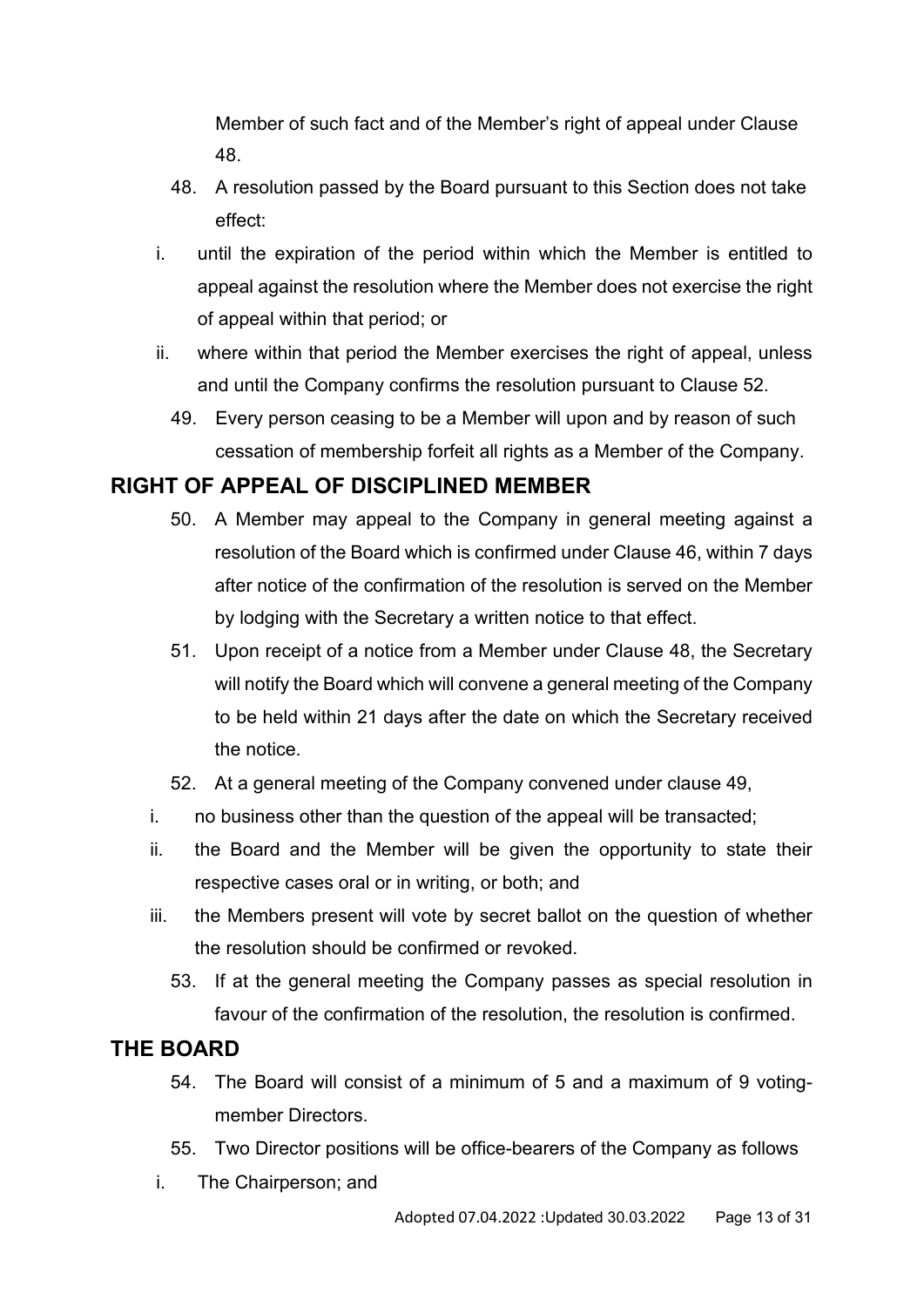- ii. Deputy Chairperson.
	- 56. The Chairperson and Deputy Chairperson, which positions will be determined and voted on by the Board, will hold office for a period of 12 months following their appointment, but are eligible for re-election.
	- 57. Each Director of the Board will hold office until the conclusion of the annual general meeting for a period not exceeding 3 years following the date of the Director's election, but is eligible for re-election for no more than 2 further terms of 3 years. The maximum period of consecutive tenure for a director shall be nine (9) years, unless a longer period is approved by the Company by resolution at a general meeting.
	- 58. In the event of a casual vacancy occurring in the membership of the Board, the Board may appoint a member of the Company to fill the vacancy and the Member so appointed will hold office as a Director, subject to these clauses, until the conclusion of the Annual General Meeting next following the date of the appointment.

## <span id="page-13-0"></span>**ELECTION OF THE BOARD**

- 59. The Directors may appoint an individual as a Director, so long as they are not ineligible to be a Director under the Act or the ACNC Act.
- 60. The Company must confirm any appointment made under Clause 59 by resolution at the next Annual General Meeting.
- 61. The Company may appoint a person as a Director by resolution passed in an Annual General Meeting. All appointments must immediately be notified to the Australian Securities Investment Commission (ASIC), Australian Charities and Not-for-profits Commission or its successor bodies.

Such appointments:

- i. must be made in writing, signed by 2 Members of the Company and accompanied by the written consent of the candidate (which may be endorsed on the form of nomination); and
- ii. must be delivered to the Secretary of the Company not less than 7 days before the date fixed for the holding of the annual general meeting at which the election is to take place.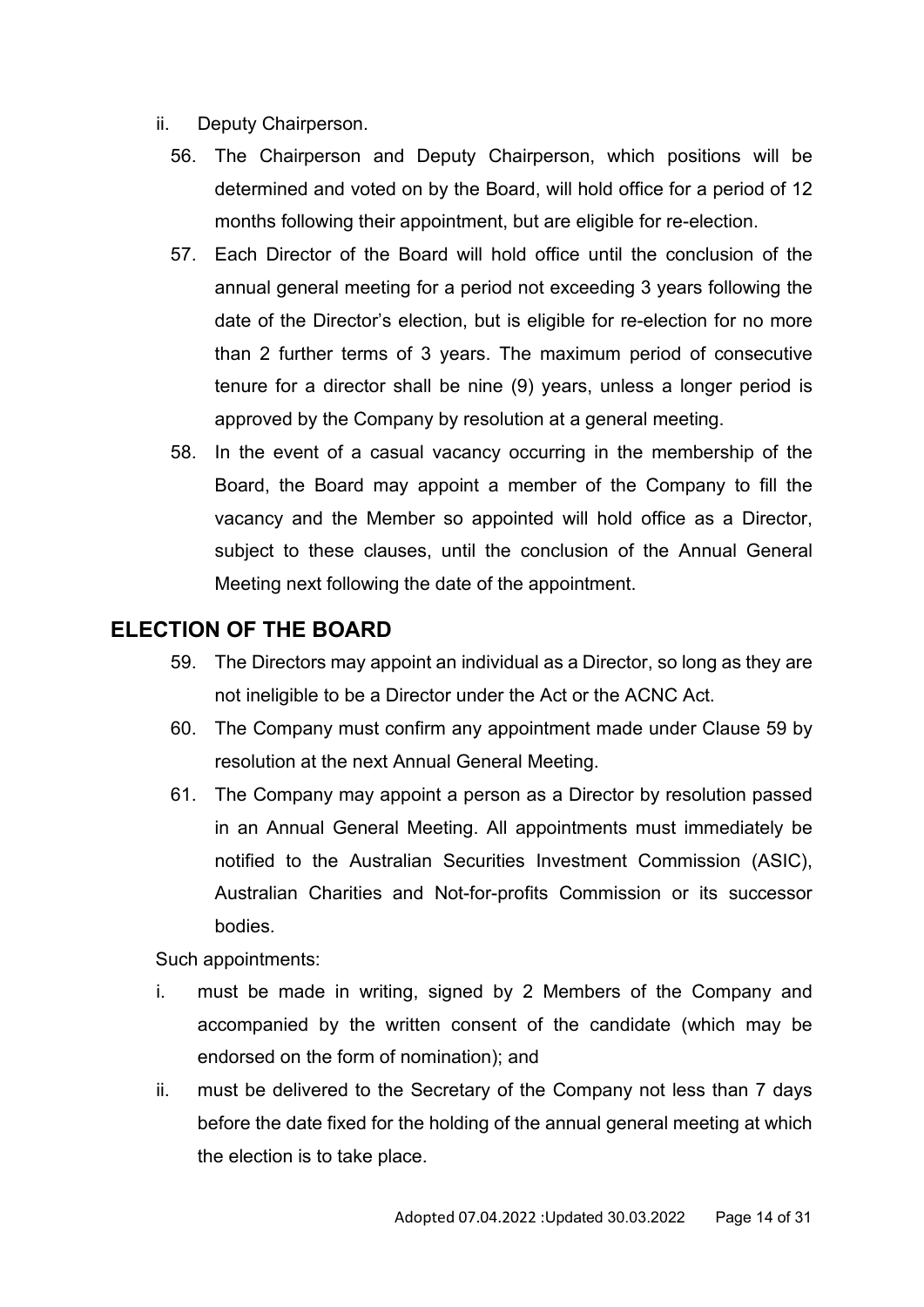- 62. If insufficient nominations are received to fill all vacancies on the Board, the candidates nominated will be deemed to be elected and further nominations will be received at the Annual General Meeting.
- 63. If insufficient further nominations are received any vacant positions remaining on the Board will be deemed to be casual vacancies.
- 64. If the number of nominations received is equal to the number of vacancies to be filled, the persons nominated will be deemed to be elected.
- 65. If the number of nominations received exceeds the number of vacancies to be filled a ballot will be held.
- 66. Any ballot required for the election of Directors of the Board will be conducted at the Annual General Meeting in the usual and proper manner as the Board may direct.
- 67. A Director will continue to hold that position until the person:
- i. resigns by notice in writing;
- ii. is absent from 3 consecutive meetings of the Board without express written permission of the Board;
- iii. is removed by a resolution of the Company;
- iv. becomes bankrupt or makes any arrangement or composition with his creditors generally; or
- v. becomes of unsound mind or a person whose person or estate is liable to be dealt with in any way under the law relating to mental health; or
- vi. ceases to be a Member of the Company.
	- 68. A retiring Director is eligible for re-election subject to Clauses 57 and 60.

## <span id="page-14-0"></span>**SECRETARY**

- 69. The Secretary of the Company will, as soon as practicable after being appointed as Secretary;
- i. lodge notice with the Company of their address; and
- ii. immediately inform ASIC and the Australian Charities and Not-for-profits Commission in the usual manner and form.
	- 70. It is the duty of the Secretary to ensure that minutes are kept of:
- i. all appointments of office-bearers and Directors of the Board;
- ii. the names of Directors of the Board present at a Board meeting or a general meeting; and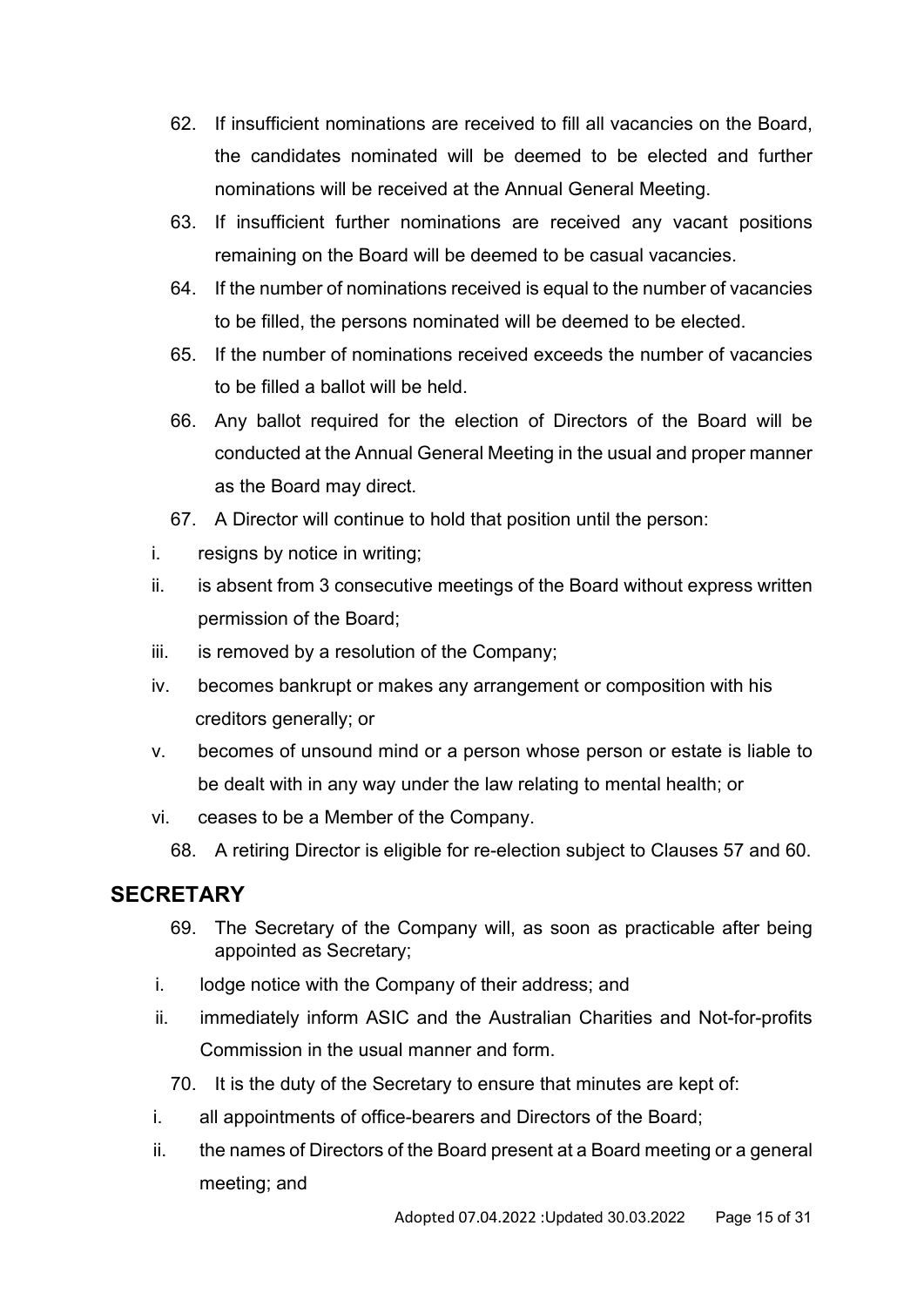- iii. all proceedings at Board meetings and general meetings.
	- 71. Minutes of proceedings at a meeting must be signed and ratified by the Chairperson of the meeting or by the Chairperson of the next succeeding meeting.
	- 72. The Secretary will ensure that an accurate Register of Members is maintained.

## <span id="page-15-0"></span>**CHIEF EXECUTIVE OFFICER**

73. The Chief Executive Officer of the Company will be the Public Officer and Secretary of the Company, or as determined by the Board

## <span id="page-15-1"></span>**POWERS OF THE BOARD**

- 74. Unless otherwise provided by the Act, ACNC Act or this Constitution, the business of the Company is to be managed by or under the direction of the Board.
- 75. The Board may exercise all of the powers of the Company, except any powers that any provision of the Act, ACNC Act or this Constitution requires the Company to exercise through a meeting of the Members.
- 76. The Board may exercise its powers and do all such acts and things as the Company is by its Constitution allows or is otherwise authorised to exercise and do at law under the Act. In particular, but without derogating from the general powers hereinbefore conferred, the Board will have power:
- i. to delegate any of its powers (other than this power of delegation) to committees consisting of such member or members of the Board or such employees of the Company as it may think fit and may from time to time revise or revoke such delegation;
- ii. to act in good faith in the best interests of the Company and to further the charitable purpose(s) of the Company set out in Clause 9.
- iii. any committee so formed will in the exercise of the powers so delegated conform to any regulation or restriction that may from time to time be imposed upon it by the Board;
- iv. the Chairperson will have the right but not the obligation to be an ex officio voting member of all such committees;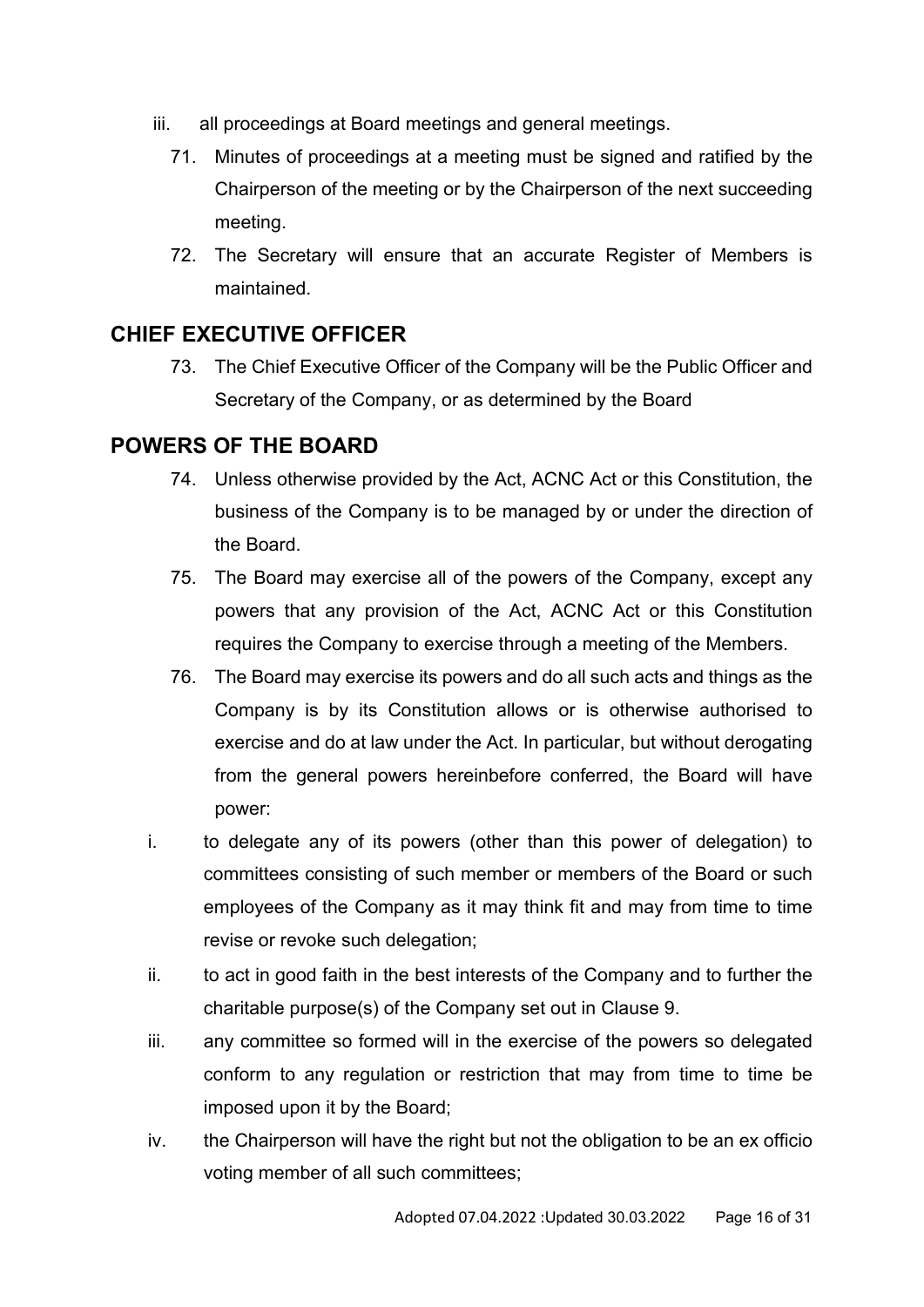- v. any Director of the Company will have the right to attend any such committee meeting but without voting rights;
- vi. to appoint any delegate or delegates to represent the Company for any purpose with such powers as may be thought fit;
- vii. to make such Rules not inconsistent with this Constitution as in the opinion of the Board are necessary or desirable for the proper control, administration and management of the Company's finances, affairs and interests and for the convenience, comfort and well-being of the members of the Company and to amend or rescind from time to time any such Rules and without limiting the generality thereof particularly for:
	- a) such matters as the Board is specifically given by this Constitution or is empowered to regulate by Rule;
	- b) the general management and control of the trading activities of the Company;
	- c) the management and control of the Company's premises and property;
	- d) the amount of fees and annual fees for membership;
	- e) the privileges to be enjoyed by Members;
	- f) the relationship between Members and the Company's employees;
	- g) the conduct of any election of the Board and all matters in connection therewith; and
	- h) generally all such matters as are commonly required or which are not reserved either under the Act, this Constitution or the Rules for decision by the Company in general meeting;
- viii. to enforce the observance of all Rules by suspension from enjoyment of any or all privileges of membership or otherwise as it thinks fit;
- ix. to purchase or otherwise acquire for the Company any property rights or privileges which the Company is authorised to acquire at such price and generally on such terms and conditions as it thinks fit;
- x. to enter into and secure the fulfilment of any contract or engagement entered into by the Company by mortgaging or charging all or any of the property of the Company as it thinks fit;
- xi. to institute, conduct, defend, compound or abandon any legal proceedings by or against the Company or its Officers or otherwise concerning the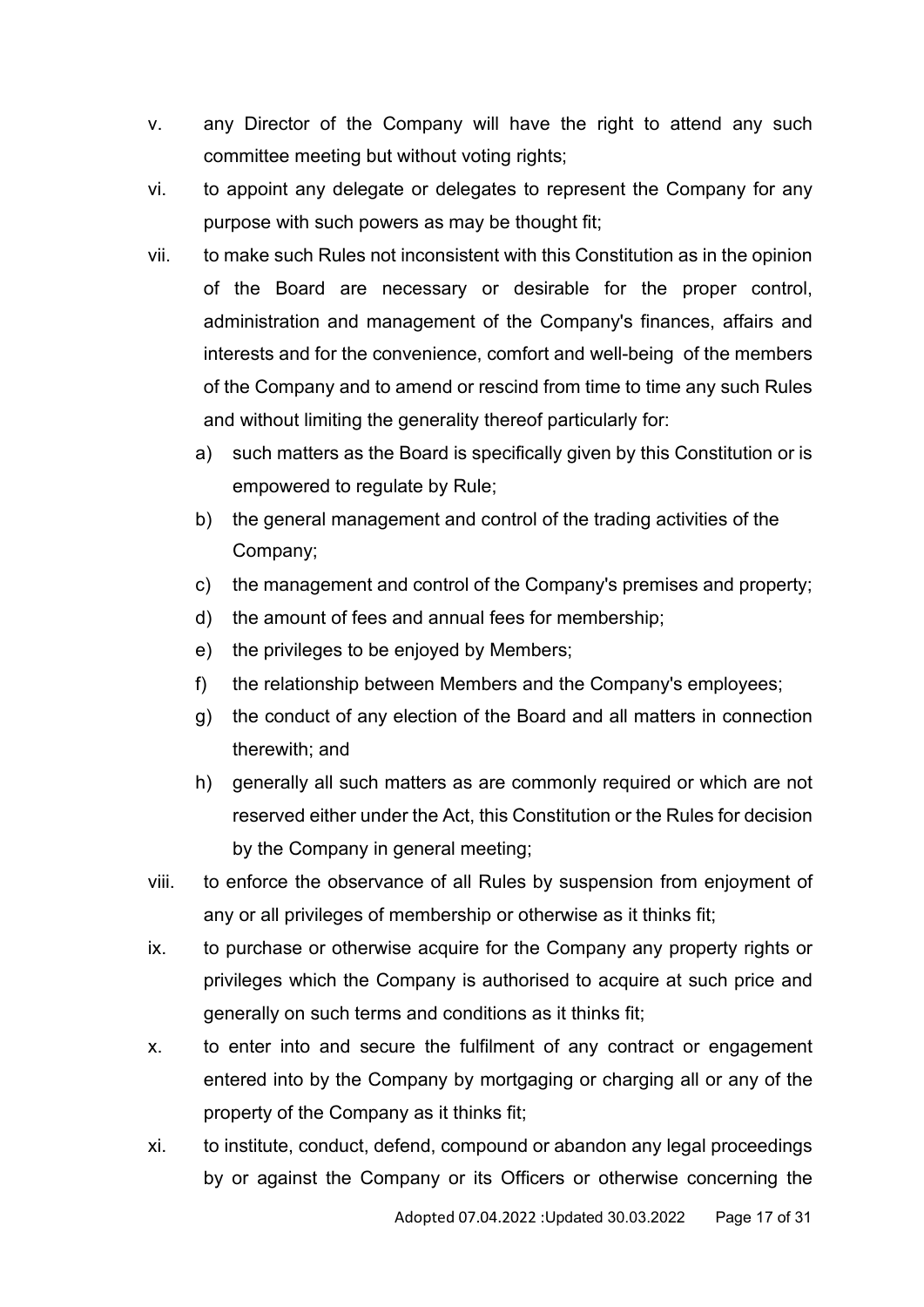affairs of the Company and also to compound or allow time for payment and satisfaction of any debts due to any claims or demands by or against the Company and to refer any claims or demands by or against the Company to arbitration and to observe and perform the award;

- xii. to determine who will be entitled to and sign under what conditions or endorse on the Company's behalf contracts, receipts, acceptances, cheques, bills of exchange, promissory notes and other documents or instruments;
- xiii. to invest and deal with any of the money of the Company not immediately required for the Objects of the Company upon such securities and in such manner as it thinks fit and from time to time to vary or realise such investments;
- xiv. to borrow or secure the payment of any sum or sums of money for the Objects of the Company and raise or secure the payment of such sum or sums from time to time and in such manner and upon such terms and conditions in all respects as it thinks fit, and in particular by the issue of debentures or debenture stock perpetual or otherwise and either charged upon or over all or any part of the Company's property both present and future or not so charged, or by any mortgage, charge or other security upon or over all or any part of the Company's property both present and future. Any debentures or other securities may be issued with any special rights and privileges which the Board may think proper to confer on the holders;
- xv. to sell, exchange or otherwise dispose of any furniture, fittings, equipment, plant or other goods or chattels including lands or buildings belonging to the Company and to lease any property of the Company and to exchange or sell all or any of the lands and buildings or other property or rights to which the Company may be entitled;
- xvi. to appoint, discharge and arrange the duties and powers of the Chief Executive Officer and to determine the remuneration and terms of employment of such Chief Executive Officer and to specify and define their duties.
- xvii. to engage, appoint, control, remove, discharge, suspend and dismiss managers, officers, representatives, agents or other employees or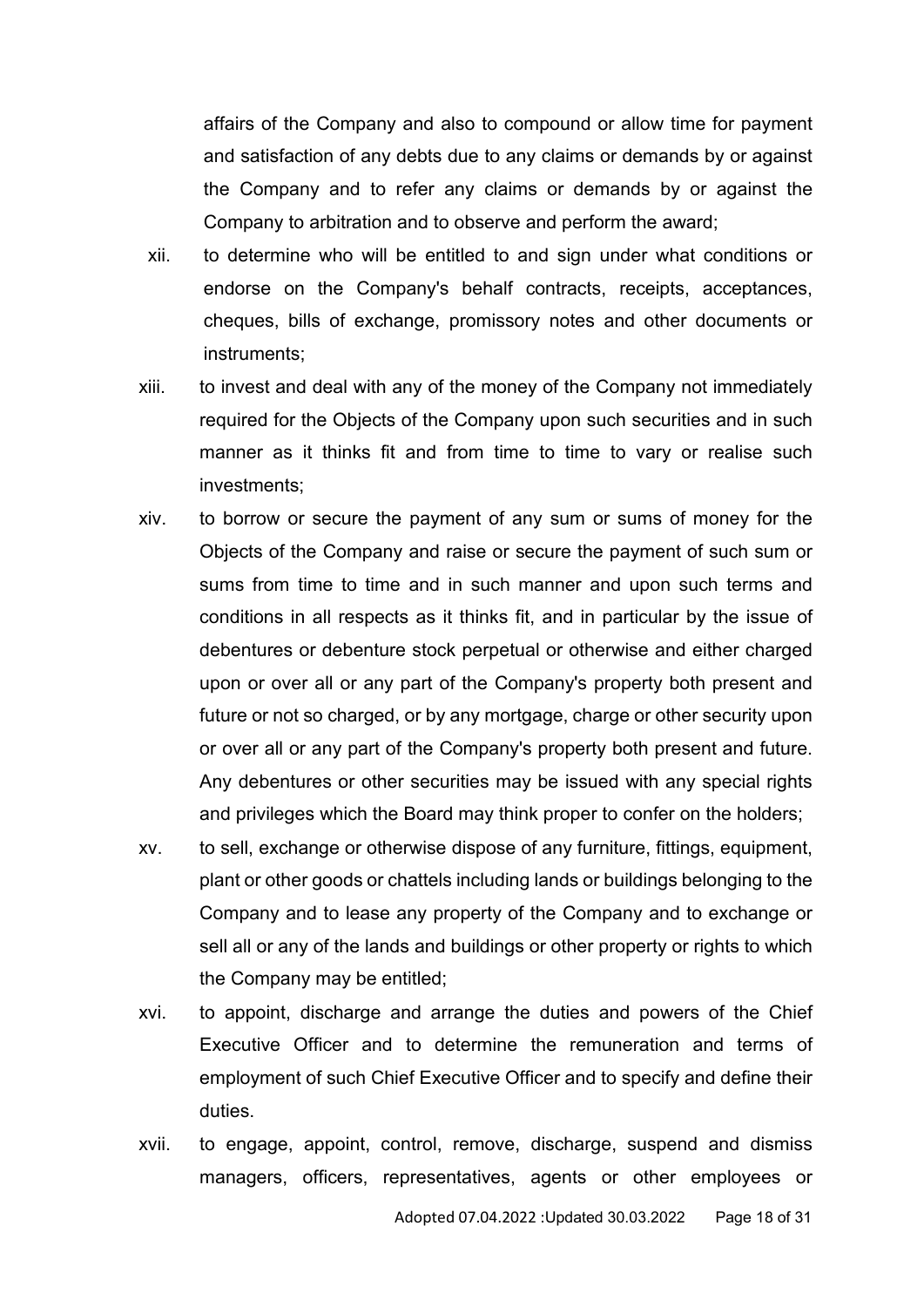contractors in respect to permanent, temporary or special services as it may from time to time think fit and to determine the duties, pay, salary, emoluments or other remuneration and to determine with or without compensation any contract of service or for service or otherwise.

- xviii. to fix the maximum number of persons who may be admitted to each class of membership of the Company in accordance with this Constitution.
- xix. to create Board sub-committees for the conduct, management and control of any or all activities in which the Company is engaged or interested and to define the membership of all or any committees, and to prepare or approve and amend Rules for the control and regulation of such committees and the conduct and activities thereof and also to terminate and dissolve any such committees or to reconstitute the same on a similar or different basis;
- xx. to impose any restrictions or limitations on the rights and privileges of members relating to their use of the Company's premises or resources;
- xxi. to recommend the amount of honorarium payable to any person in respect of his services rendered to the Company and subject to approval by a General Meeting to pay such honorarium; or
- xxii. to repay out-of-pocket expenses incurred by any Member of the Board or any other person in the course of carrying out his or her duties for the Company.

#### <span id="page-18-0"></span>**REMOVAL OF A BOARD MEMBER**

- 77. The Company in a general meeting may by resolution remove any member of the Board from such office before the expiration of the Member's term of office and may by resolution appoint another person to hold office until the expiration of the term of office of the member so removed.
- 78. Where a member of the Board to whom a proposed resolution referred to in Clause 76 relates makes representations in writing to the Secretary or Chairperson (not exceeding a reasonable length) and requests that the representations be notified to the members of the Company or, if they are not so sent, the member is entitled to require that the representations be read out at the meeting at which the resolution is considered.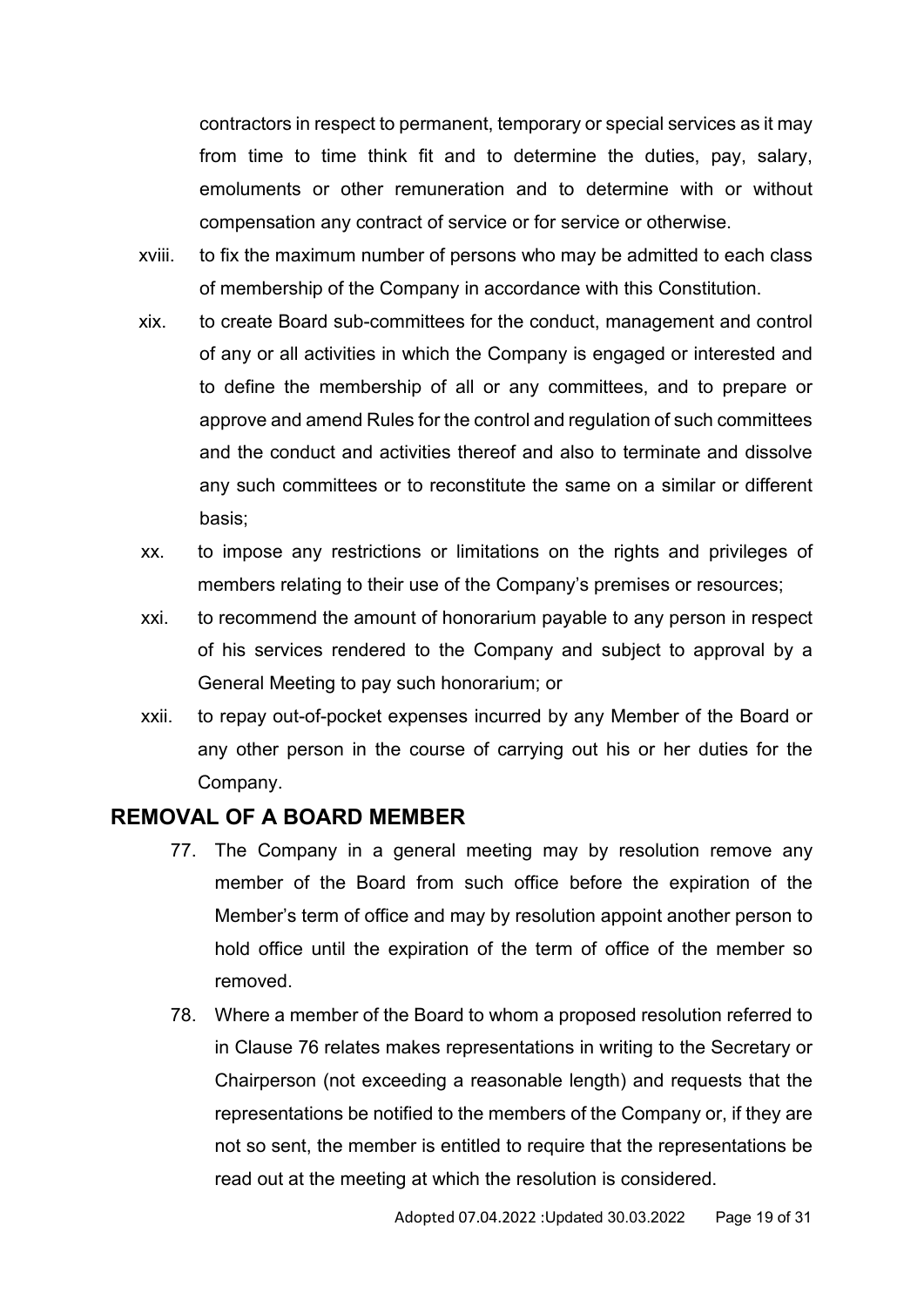## <span id="page-19-0"></span>**CASUAL VACANCIES**

- 79. The Board has the power to appoint any member or any person to the Board to fill a casual vacancy. Any member so appointed to the Board will hold office until the next Annual General Meeting where such appointment will be confirmed or otherwise in accordance with Clause 62.
- 80. For the purposes of this Section, a casual vacancy in the office of a member of the Board occurs if the Member:
- i. dies;
- ii. ceases to be a Member of the Company;
- iii. becomes an insolvent under administration within the meaning of the Act;
- iv. resigns office by notice in writing given to the Secretary;
- v. becomes of unsound mind or a person whose person or estate is liable to be dealt with in any way under the law relating to mental health; or
- vi. is absent from three consecutive meeting of the Board, without the written consent of the Board.

### <span id="page-19-1"></span>**BOARD MEETINGS AND QUORUM**

- 81. The Board will meet at least 8 times in each annual period of at a place and time as the Board may determine.
- 82. Board meeting may be called or held using any technology consented to by all the Directors. The consent may be a standing one, provided that all Directors give or renew that consent promptly after a new Director joins the Board.
- 83. A Director may only withdraw their consent to the use of technology within 48 hours before the meeting. The Board may otherwise regulate its meetings as it considers fit.
- 84. Further, if a determination has been made by the Board to allow electronic voting for that election, instructions to facilitate electronic voting in accordance with such rules and instructions for electronic lodgement as determined by the Board.
- 85. Additional meetings of the Board may be convened by the Chairperson or by any 4 Directors.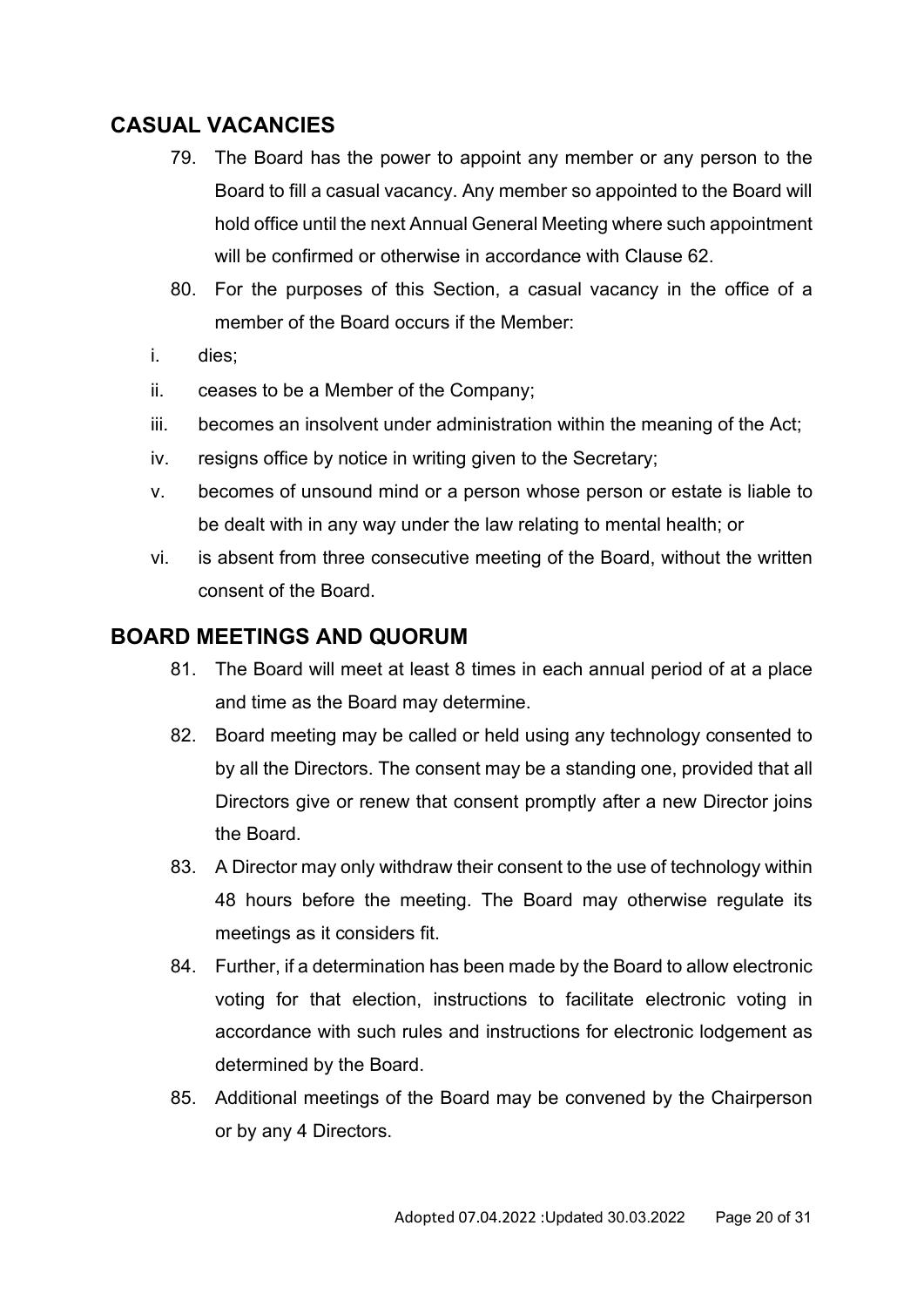- 86. Oral or written notice of a meeting of the Board must be given by the Secretary to each Director at least 7 days (or any other period as may be unanimously agreed upon by the members of the Board) before the time appointed for the holding of the meeting.
- 87. Notice of a meeting given under clause 85 must specify the general nature of the business to be transacted at the meeting and no business other than that business will be transacted at the meeting, except business which the Directors present at the meeting unanimously agree to treat as urgent business.
- 88. One half of the number of Directors holding office at the time rounded up to the next highest whole number will constitute a quorum for the transaction of the business at a meeting of the Board.
- 89. No business will be transacted by the Board unless a quorum is present and if within half an hour of the time appointed for the meeting a quorum is not present the meeting stands adjourned to the same place and at the same hour of the same day in the following week.
- 90. If at the adjourned meeting a quorum is not present within half an hour of the time appointed for the meeting, the meeting will be dissolved.
- 91. At a meeting of the Board:
- i. the Chairperson or in the Chairperson's absence, the Deputy Chairperson will preside; or
- ii. if the Chairperson and the Deputy Chairperson are absent or unwilling to act, the Board Directors so present will elect one of their number to preside as the Chairperson for the meeting at the time.

## <span id="page-20-0"></span>**VOTING AND DECISIONS**

- 92. Questions arising at a meeting of the Board or of any committee appointed by the Board will be determined by a majority of the votes of Directors or committee present at the meeting.
- 93. Each Director present at a meeting of the Board or of any committee appointed by the Board (including the person presiding at the meeting) is entitled to one vote but, in the event of an equality of votes on any question, the person presiding may exercise a second or casting vote.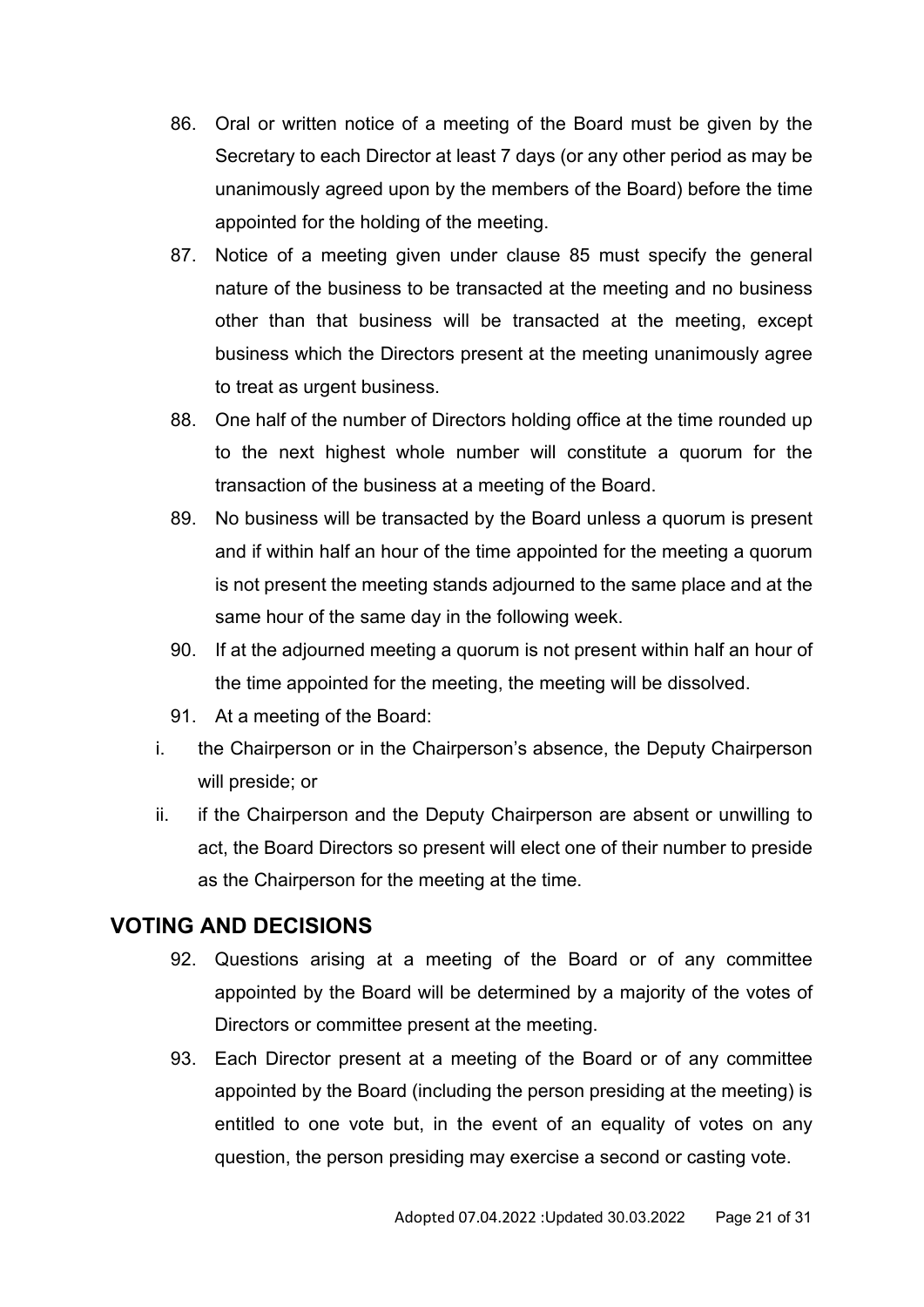94. Any act or thing done or suffered, or purporting to have been done or suffered, by the Board or by a committee appointed by the Board, is valid and effectual notwithstanding any defect that may afterwards be discovered in the appointment or qualification of any Director of the Board or member of the committee.

## <span id="page-21-0"></span>**RULES**

95. Any rule made by the Board under this Constitution will come into force and has the full authority of a rule of the Company at the time determined by the Board.

## <span id="page-21-1"></span>**COMMITTEES**

- 96. A person is eligible to be a member of any Committee created under this Constitution whether or not he is a financial member of the Company.
- 97. The Board may, by instrument in writing, delegate to one or more committees (consisting of such member of members of the Company as the Board thinks fit) the exercise of such of the functions of the Board as are specified in the instrument, other than:
- i. this power of delegation; and
- ii. a function which is a duty imposed on the Board by the Act or by any other law.
	- 98. A function, the exercise of which has been delegated to committee under this Clause may, while the delegation remains unrevoked, be exercised by the committee in accordance with the terms of the delegation.
	- 99. A delegation under this Clause may be made subject to such conditions or limitations as to the exercise of any function the subject of the delegation, or as to time or circumstances, as may be specified in the instrument of delegation.
	- 100. Notwithstanding any delegation under this Clause, the Board may continue to exercise any function delegated.
	- 101. Any act or thing done or suffered by a committee acting in the exercise of a delegation under this Clause has the same force and effect as it would have if it had been done or suffered by the Board.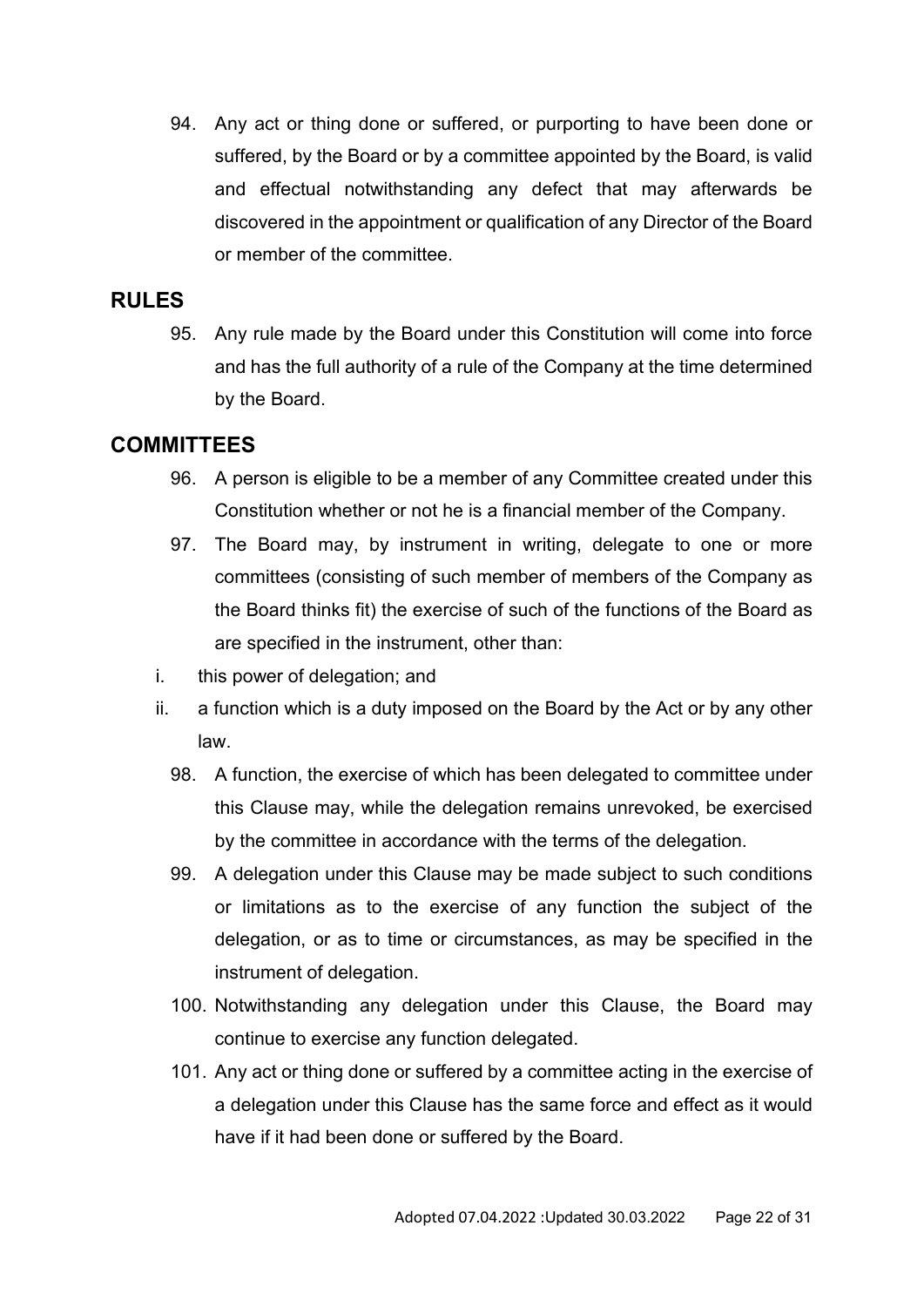- 102. The Board may, by instrument in writing, revoke wholly or in part any delegation under this Clause.
- 103. A committee may meet and adjourn as it thinks proper, or as determined by the Board.

## <span id="page-22-0"></span>**ANNUAL GENERAL MEETINGS**

- 104. The Company will, at least once in each calendar year and within the period of 6 months after the expiration of each financial year of the Company, convene an Annual General Meeting of its Members.
- 105. The Annual General Meeting of the Company will, subject to the Act and to this Constitution, be convened on a date and at a place and time as the Board thinks fit.
- 106. In addition to any other business which may be transacted at an Annual General Meeting, the business of an Annual General Meeting will be:
- i. to confirm the minutes of the last preceding Annual General Meeting, and of any Special General Meeting held since that meeting;
- ii. to receive from the Board reports on the activities of the Company during the last preceding financial year; and
- iii. to confirm appointments to and or otherwise elect Directors of the Company.
	- 107. An Annual General Meeting will be specified as such in the notice convening the meeting.

## <span id="page-22-1"></span>**SPECIAL GENERAL MEETINGS**

- 108. The Board may, whenever it thinks fit, convene a Special General Meeting of the Company.
- 109. The Board must, on the requisition in writing of not less than 5 Members, convene a Special General Meeting of the Company.
- 110. A requisition of members for a Special General Meeting:
- i. must state the purpose or purposes of the meeting;
- ii. must be signed by the Members making the requisitions;
- iii. must be lodged with the Secretary; and
- iv. may consist of several documents in a similar form, each signed by one or more of the Members making the requisition.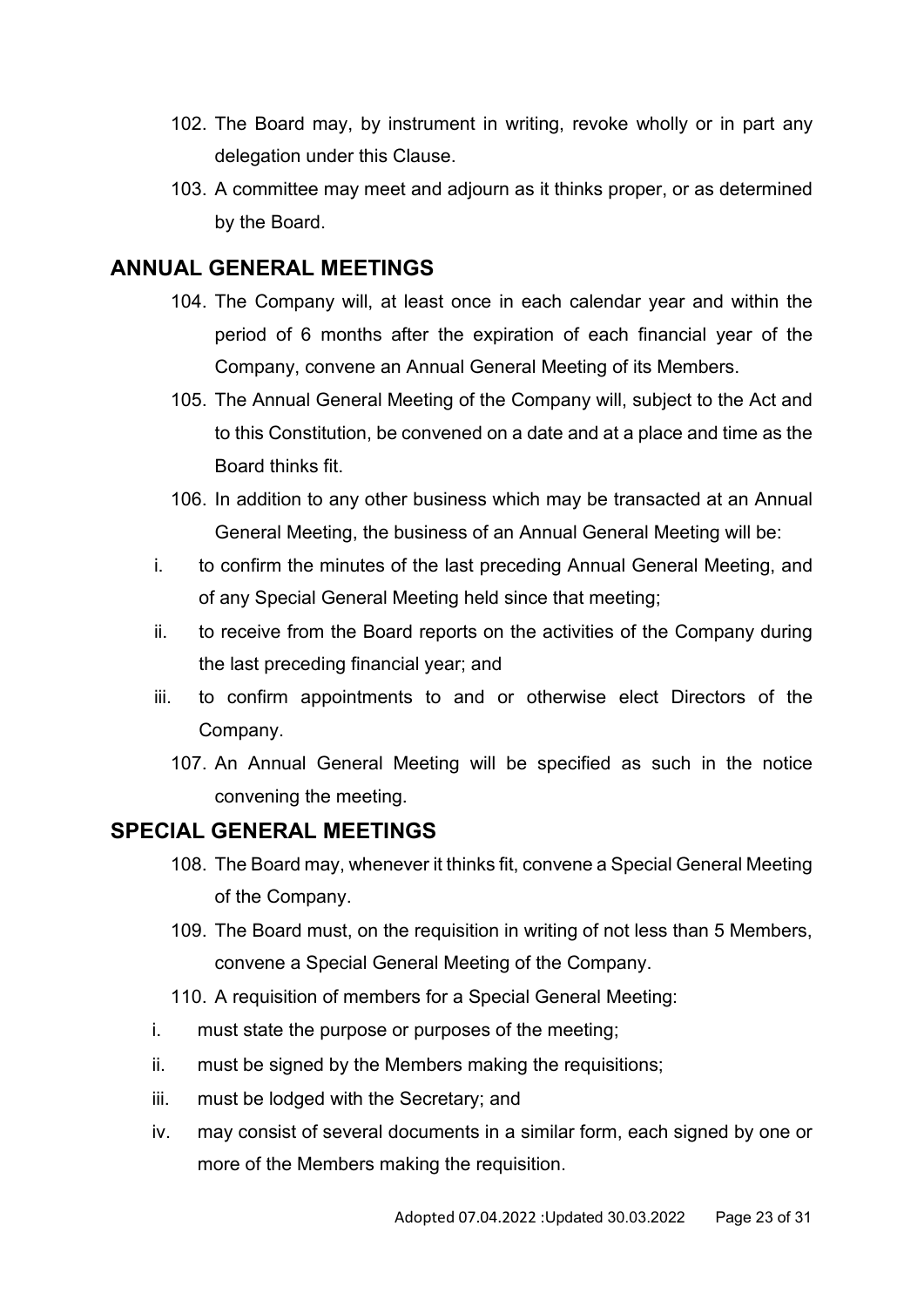- 111. If the Board fails to convene a Special General Meeting to be held within 1 month after the date on which a requisition of Members for the meeting is lodged with the Secretary, any one or more of the members who made the requisition may convene a Special General Meeting to be held not later than 3 months after that date.
- 112. A Special General Meeting convened by a member or members as referred to in this Section must be convened and held as nearly as is practicable in the same manner as Annual General Meetings are convened by the Board.

#### <span id="page-23-0"></span>**NOTICE**

- 113. Except where the nature of the business proposed to be dealt with at a general meeting requires a Special Resolution of the Company, the Secretary will, at least 14 days before the date fixed for the holding of the general meeting, cause to be sent by post to each Member at such Member's address appearing in the register of Members, a notice specifying the place, date and time of the meeting and the nature of the business proposed to be transacted at the meeting.
- 114. For the purpose of this Clause, the expression "post" will include transmission by facsimile or email to the last advised facsimile number or email address of the member. It will also include any other method of service allowed at law.
- 115. Where the nature of the business proposed to be dealt with at a general meeting requires a Special Resolution of the Company, the Secretary will, at least 21 days before the date fixed for the holding of the general meeting, cause notice to be sent to each Member in the manner provided in Clause 109 specifying, in addition to the matters required under Clause 109, the intention to propose the resolution as a Special Resolution.
- 116. No business other than that specified in the notice convening a general meeting will be transacted at the meeting except, in the case of an annual general meeting, business which may be transacted pursuant to Clause 109.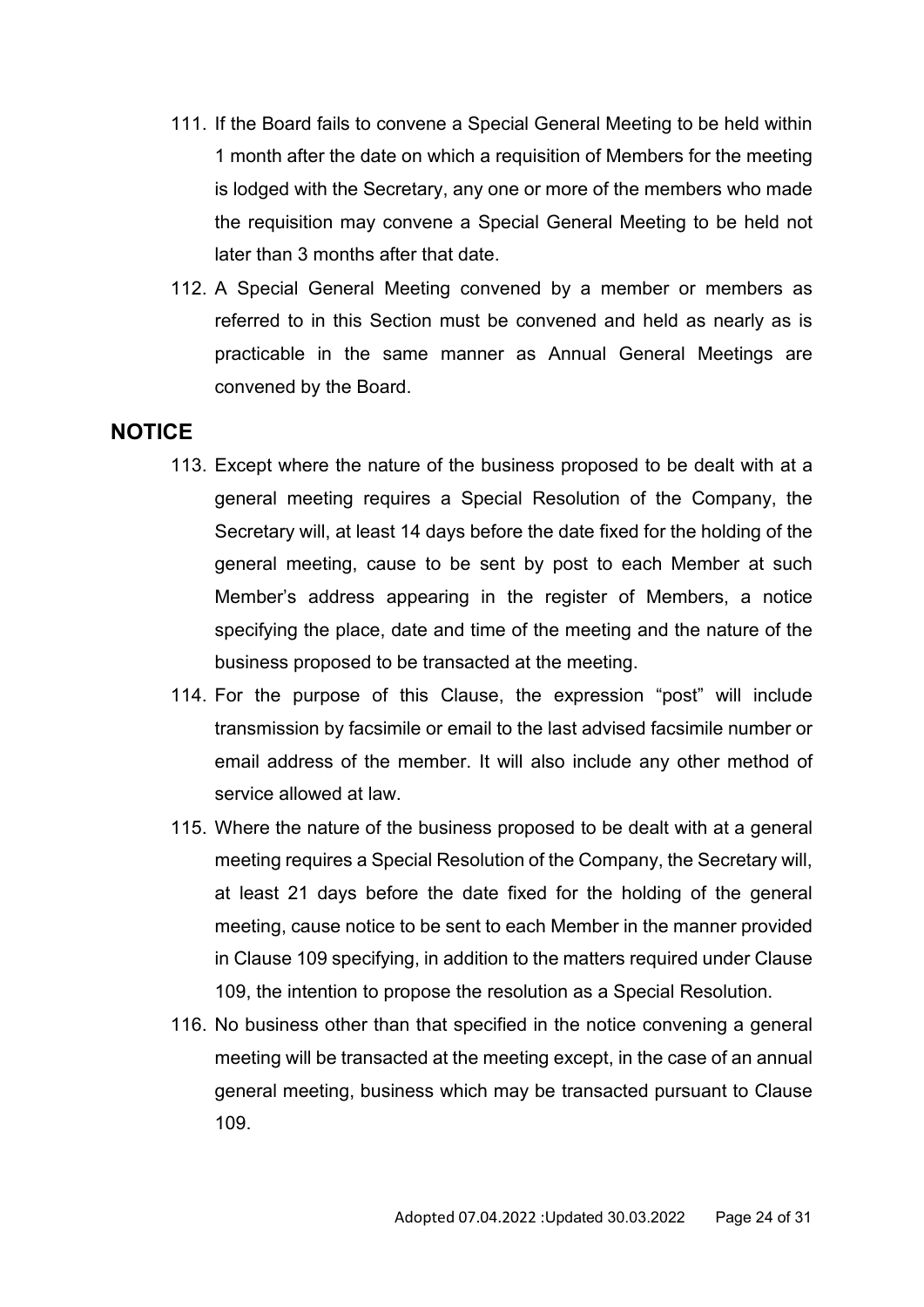117. A Member desiring to bring any business before a general meeting may give written notice of that business to the Secretary who will include that business in the next notice calling a general meeting given after receipt of the notice from the Member.

### <span id="page-24-0"></span>**PROCEDURE AT GENERAL MEETINGS AND QUORUM**

- 118. No item of business will be transacted at a general meeting unless a quorum of Members entitled under this Section to vote is present during the time the meeting is considering that item.
- 119. One half of the number of Members holding office at the time rounded up to the next highest whole number (being Members entitled under the Section to vote at a general meeting) constitute a quorum for the transaction of the business of a general meeting.
- 120. If within half an hour after the appointed time for the commencement of a general meeting a quorum is not present, the meeting if convened upon the requisition of members will be dissolved and in any other case will stand adjourned to the same day in the following week at the same time and (unless another place is specified at the time of the adjournment by the person presiding at the meeting or communicated by written notice to Members given before the day to which the meeting is adjourned) at the same place.
- 121. A question arising at a general meeting of the Company will be determined on a show of hands and, unless before or on the declaration of the show of hands a poll is demanded, a declaration by the Chairperson that a resolution has, on a show of hands, been carried or carried unanimously or carried by a particular majority or lost, or an entry to that effect in the minute book of the Company is evidence of the fact without proof of the number or proportion of the votes recorded in favour of or against that resolution.
- 122. At a general meeting of the Company, a poll may be demanded by the Chairperson or by not less than one half of the number of Members holding office at the time (rounded up to the next highest whole number) present in person or by proxy at the meeting.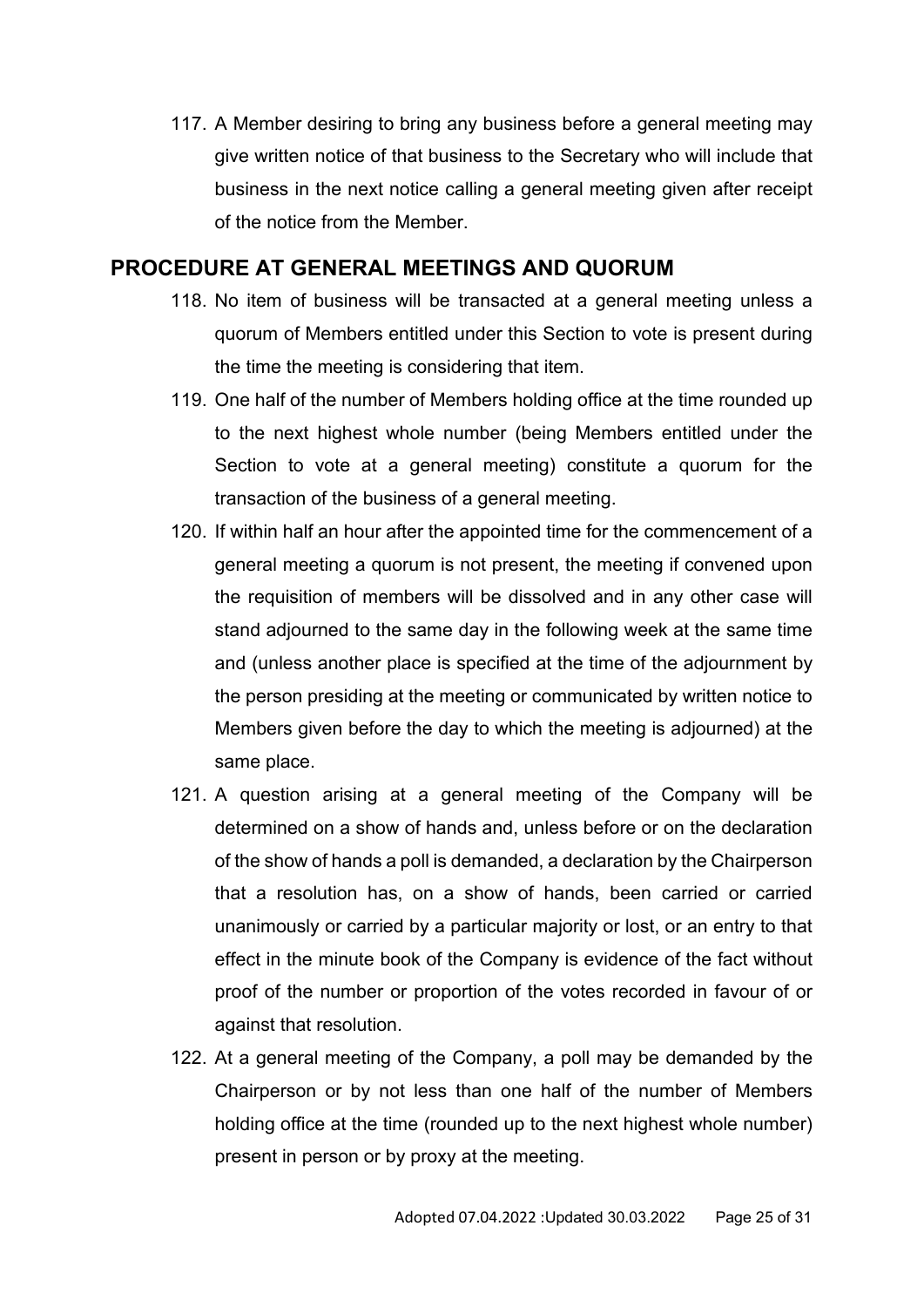123. Where a poll is demanded at a general meeting, the poll will be taken:

- i. immediately in the case of a poll which relates to the election of the chairperson of the meeting or to the question of an adjournment; or
- $ii.$  in any other case, in a manner and at a time before the close of the meeting as the chairperson directs, and the resolution of the poll on the matter will be deemed to be the resolution of the meeting on that matter.
	- 124. A general meeting may be called or held (including at more than one venue) using any technology that gives the Members as a whole a reasonable opportunity to participate in the meeting.
	- 125. Further, if a determination has been made by to allow electronic voting for that election, instructions to facilitate electronic voting in accordance with such rules and instructions for electronic lodgement.

### <span id="page-25-0"></span>**PRESIDING MEMBER**

- 126. The Chairperson or, in the Chairperson's absence, the Deputy Chairperson will preside as chairperson at each general meeting of the Company.
- 127. If the Chairperson and the Deputy Chairperson are absent from a general meeting or unwilling to act, the Members present will elect one of their number to preside as Chairperson at the meeting.

## <span id="page-25-1"></span>**ADJOURNMENT**

- 128. The Chairperson of a general meeting at which a quorum is present may, with the consent of the majority of Members present at the meeting, adjourn the meeting and place, but no business will be transacted at an adjourned meeting other than the business left unfinished at the meeting at which the adjournment took place.
- 129. Where a general meeting is adjourned for 14 days or more, the Secretary will give written or oral notice of the adjourned meeting to each Member of the Company stating the place, date and time of the meeting and the nature of the business to be transacted at the meeting.
- 130. Except as provided in Clause 120, notice of an adjournment of a general meeting or of the business to be transacted at an adjourned meeting is not required to be given.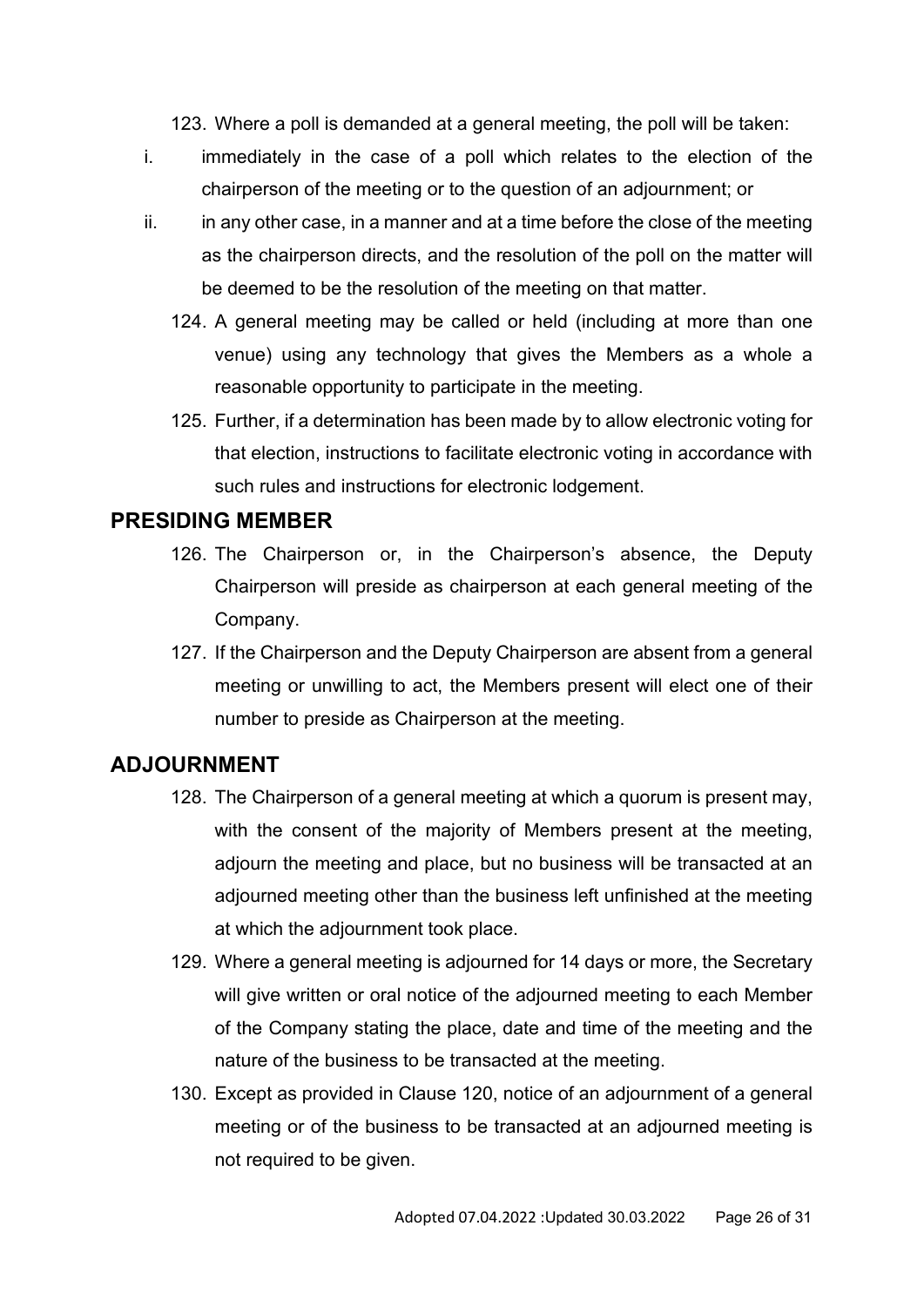## <span id="page-26-0"></span>**SPECIAL RESOLUTION**

131. A resolution of the Company is a Special Resolution if it is passed by a majority which comprises not less than three quarters of such members of the Company as being entitled under this Section to do so, vote in person or by proxy at a general meeting of which not less than 21 days' written notice specifying the intention to propose the resolution as a Special Resolution was given in accordance with this Section.

#### <span id="page-26-1"></span>**VOTING**

- 132. Upon any question arising at a general meeting of the Company all Member's with voting rights has one vote only.
- 133. All votes must be given personally or by proxy.
- 134. In the case of an equality of votes on a question at a general meeting, the Chairperson of the meeting is entitled to exercise a second or casting vote.
- 135. A Member (or proxy) is not entitled to vote at any general meeting of the Company unless all money due and payable by the Member (or proxy) to the Company has been paid, other than the amount of the annual subscription payable in respect of the then current year.

#### <span id="page-26-2"></span>**APPOINTMENT OF PROXIES**

- 136. Each Member is entitled to appoint another Member as proxy by notice given to the Secretary no later than 72 hours before the time of the meeting in respect of which the proxy is appointed.
- 137. The notice appointing the proxy must be in a form approved by the Board.

### <span id="page-26-3"></span>**FUNDS - SOURCE**

- 138. The funds of the Company will, inter alia, be derived from membership fees, course fees, sale of goods, sale of equipment, rental of venues, advertising revenue and any other legal source so determined by the Board to achieve the aims of the Company.
- 139. All money received by the Company will be deposited as soon as practicable and without deduction to the credit of the Company's bank account.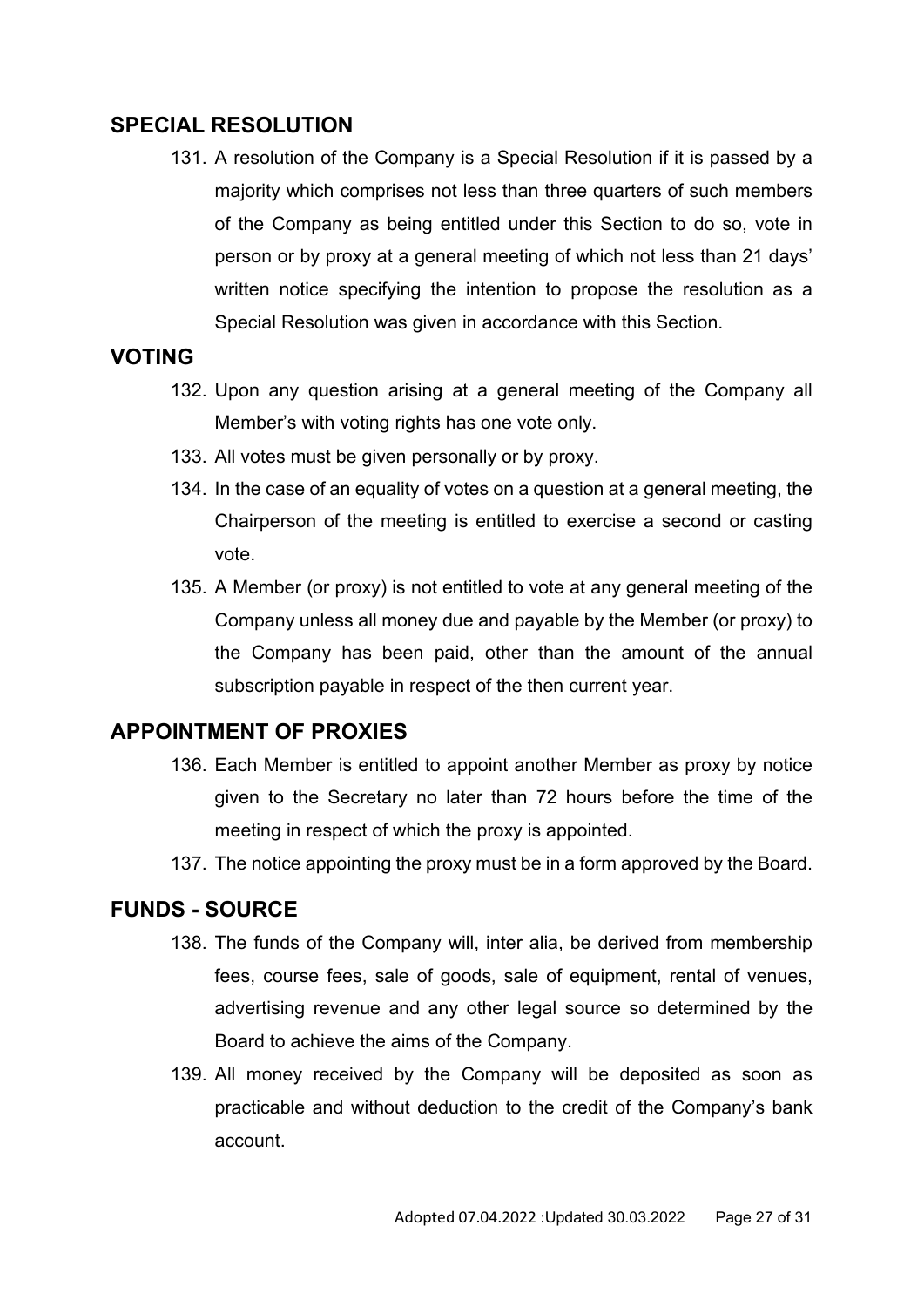140. The Company will, as soon as practicable after receiving any money, issue an appropriate receipt.

## <span id="page-27-0"></span>**FUNDS - MANAGEMENT**

141. Subject to any resolution passed by the Company in general meeting, the funds of the Company will be used in pursuance of the Objects of the Company in such manner as the Board determines.

## <span id="page-27-1"></span>**ALTERATION OF OBJECTS AND CLAUSES**

142. The statement of Objects and these Clauses may be altered, rescinded or added to only by a special resolution of the Company.

### <span id="page-27-2"></span>**COMMON SEAL**

- 143. The common seal of the Company must be kept in the custody of the Secretary.
- 144. The common seal must not be affixed to any instrument except by the authority of the Board and the affixing of the common seal must be attested by the signatures either of 2 members of the Board or by the Company Secretary on his or her own.

## <span id="page-27-3"></span>**CUSTODY OF BOOKS, ETC.**

145. Except as otherwise provided by these Clauses, the Secretary will keep in his custody or under his control all records, books and other documents relating to the Company.

## <span id="page-27-4"></span>**INSPECTION OF BOOKS, ETC.**

146. The records, books and other documents of the Company will be open to inspection, free of charge, by a member of the Company during normal business hours upon 48 hours written notice.

## <span id="page-27-5"></span>**SERVICE OF NOTICES**

147. For the purposes of these Clauses, a notice may be served by or on behalf of the Company upon any Member either personally or by sending it by post to the member at the Member's address shown in the register of Members.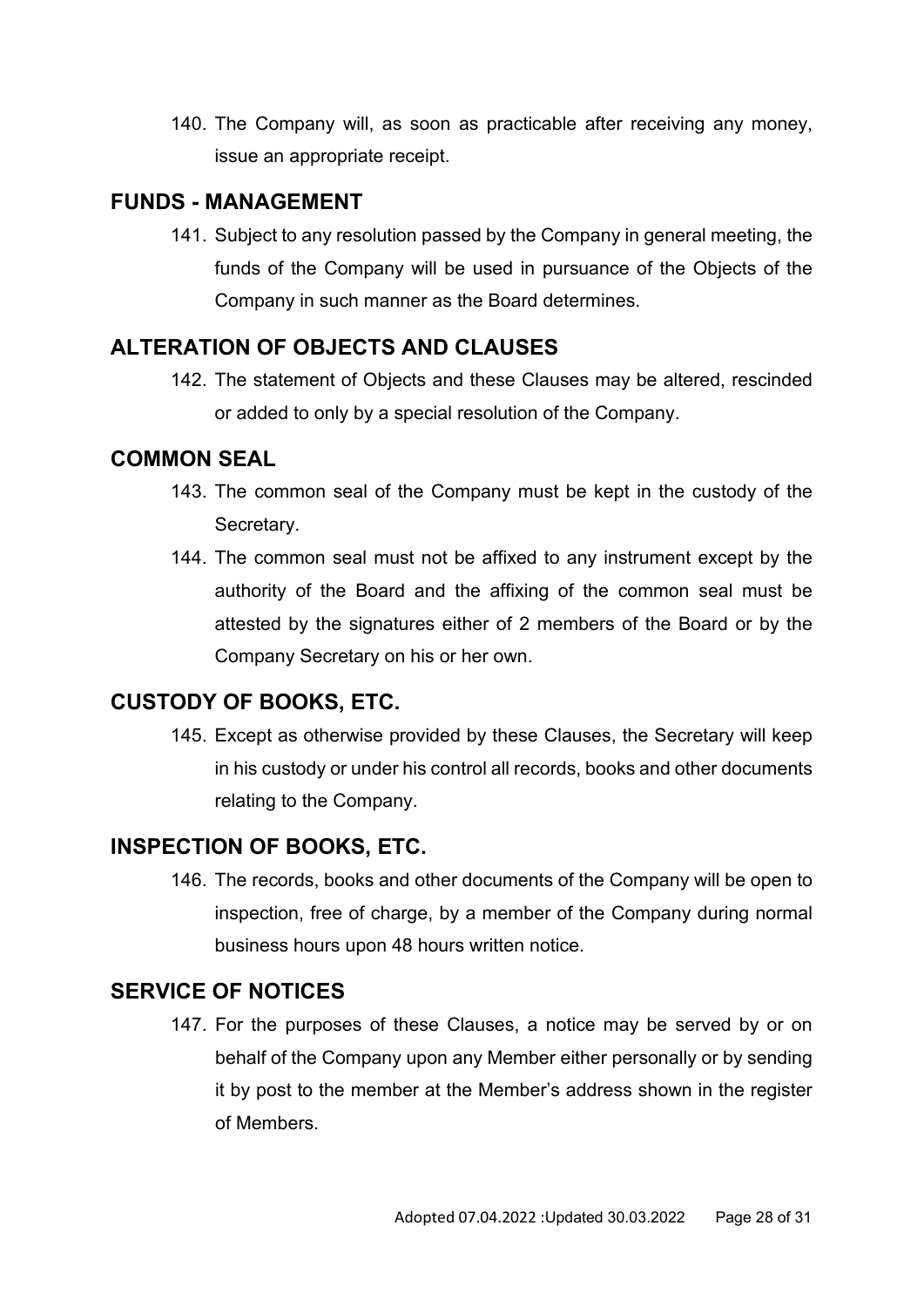148. Where a document is sent to a person by properly addressing, prepaying and posting to the person a letter containing the document, the document will, unless the contrary is proved, be deemed for the purposes of these Clauses to have been served on the person at the time at which the letter would have been delivered in the ordinary course of post

## <span id="page-28-0"></span>**ACCOUNTS AND AUDIT**

- 149. The Board will cause proper accounts and records to be kept with respect to the financial affairs of the Company in accordance with the Act.
- 150. The books of account will be kept at the Office of the Company or at such other place as the Board thinks fit. The Company will at all reasonable times make its accounting records available in writing for the inspection of Directors and any other persons authorised or permitted by or under the Act to inspect such records.
- 151. The Company will, within 3 months after the end of the Company's financial year or not less than 21 days before each Annual General Meeting (whichever is the earlier), send to each Member, but subject to Section 316 of the Act, either:
- i. A copy of the financial report required and a copy of the Directors' report required under Section 292 of the Act and a copy of the auditor's report required under Section 308 of the Act; or
- ii. A copy of the concise report that complies with Section 314(2) of the Act.
	- 152. The financial year of the Company will commence on the first day of January and end on the last day of December in each year or, subject to the Act, be for such other period as the Board may determine.
	- 153. Auditors will be appointed and their duties regulated in accordance with the Act and their remuneration will be approved by the Board.

#### <span id="page-28-1"></span>**INDEMNITY TO OFFICERS**

154. Every person who is or was an officer of the Company may if the Board so determines be indemnified, to the maximum extent permitted by law, out of the property of the Company against any liability (other than a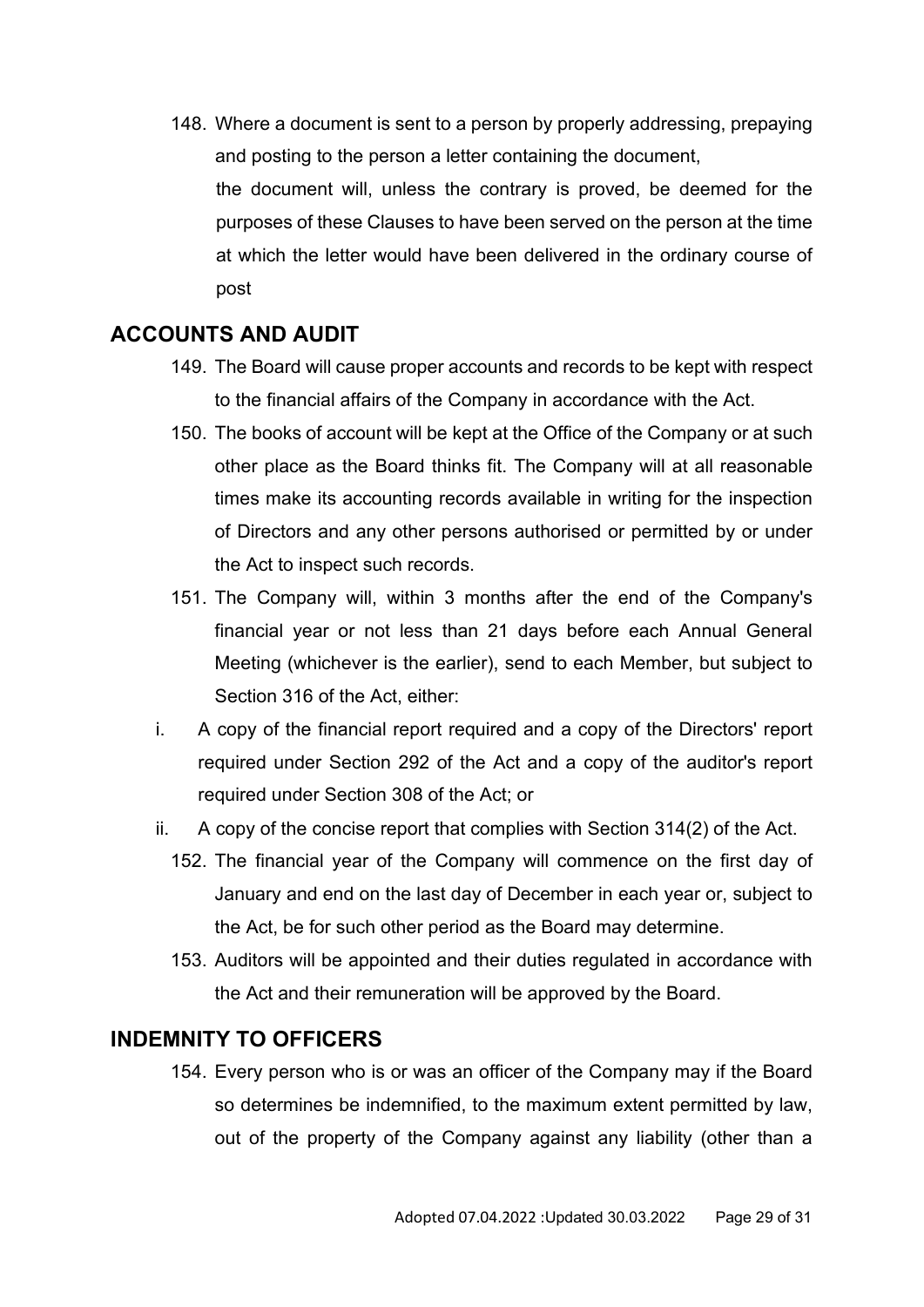liability for legal costs) to another person incurred as such an officer except in relation to:

- i. a liability owed to the Company or a related body corporate; or
- ii. a liability for a pecuniary penalty order under Section 1317G of the Act or a compensation order under Section 1317H of the Act; or
- iii. a liability that is owed to someone other than the Company or a related body corporate and did not arise out of conduct in good faith.
	- 155. Every person who is or was an officer of the Company may if the Board so determines be indemnified, to the maximum extent permitted by law, out of the property of the Company against any legal costs incurred as such an officer except:
- i. in defending or resisting proceedings in which the person is found to have a liability for which the person could not be indemnified under Section 199A(2) of the Act; or
- ii. in defending or resisting criminal proceedings in which the person is found guilty; or
- iii. in defending or resisting proceedings brought by ASIC or a liquidator for a court order if the grounds for making the order are found by the Court to have been established; or
- iv. in connection with proceedings for relief to the person under the Act in which the Court denies the relief.
	- 156. The Company may pay a premium for a contract insuring a person who is or was an officer of the Company against a liability (other than one for legal costs) arising out of that person's conduct as such an officer except in relation to:
- i. conduct involving a wilful breach of duty in relation to the Company; or
- ii. a contravention of Sections 182 or 183 of the Act.

## <span id="page-29-0"></span>**READING OF CONSTITUTION**

157. While the Company is a registered charity, the ACNC Act and the Act override any clauses in this constitution which are inconsistent with those Acts.